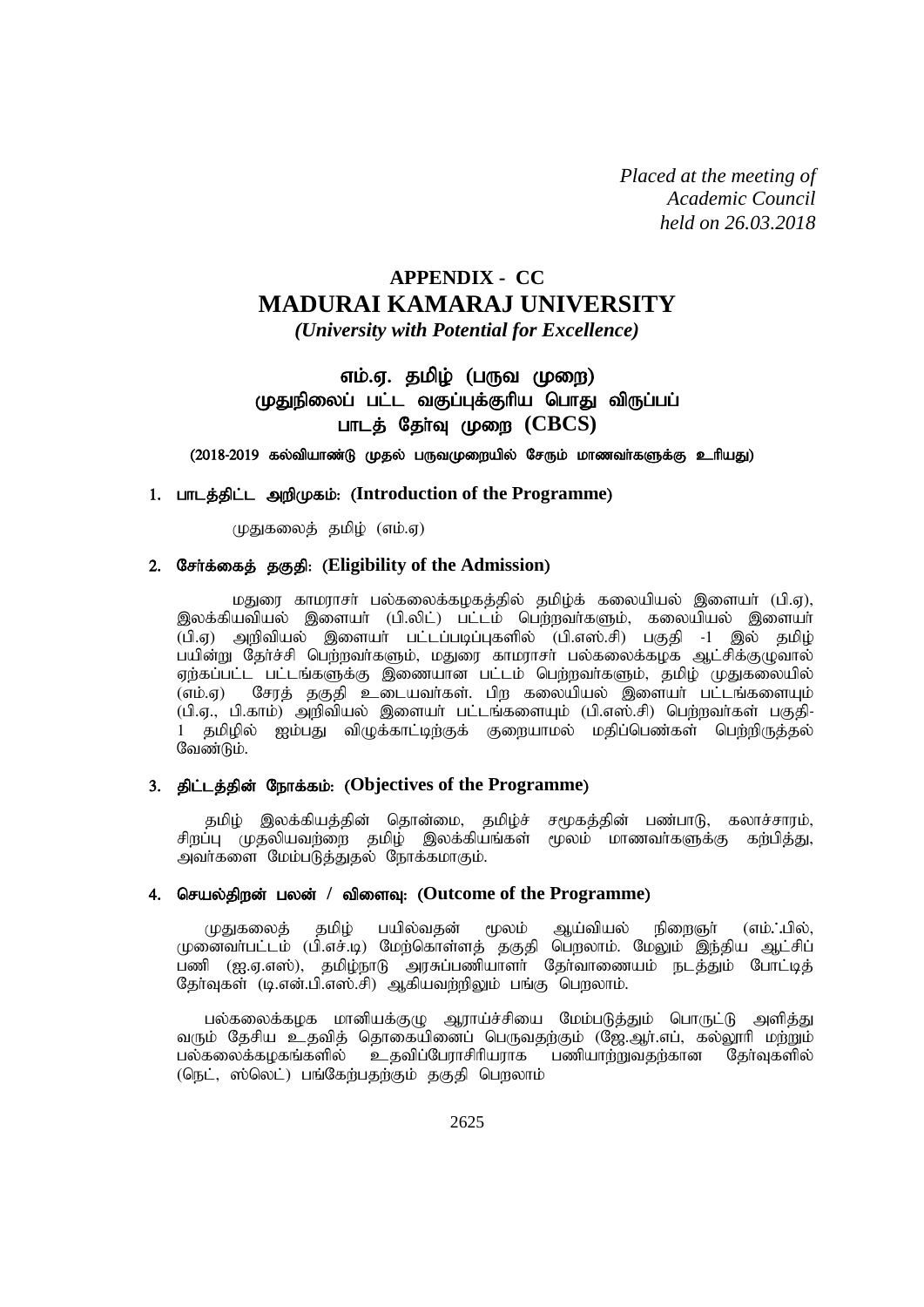#### 5. (**p**தன்மைப்பாடம்: (Core Subject papers)

- 1. பண்டைய இலக்கியம்
- 2. இலக்கணமும் மொமியியலும் எமுக்கு
- 3. அற இலக்கியம்
- 4. வப்பிலக்கியம்
- 5. சமய இலக்கியம்
- $6.$  இலக்கண $p$ மும் மொழியியலும் சொல்
- 7. இலக்கியத் திறனாய்வு
- 8. இலக்கியமும் ஆளுமை வளர்ச்சியும்
- $9.$  காப்பிய இலக்கியம்
- $10.$  இலக்கணம் பொருள் ஐ அகமும் புறமும்
- 11. உரையாசிரியர்களும் உரைநெறிகளும்
- 12. சிற்றிலக்கியம்
- $13.$  இக்கால இலக்கியம்
- 14. இலக்கணம் பொருள் ஐஐ யாப்பும் அணியும்
- 15. இலக்கிய வரலாறு
- 16. ஆராய்ச்சி அறிமுகம்
- 17. ஆய்வுத்திட்டக் கட்டுரை

# 6. of **on**generic subject Elective Papers)

தாள்-5 தகவல் தொடர்பியல் (முதல்பருவம்)

தாள்-10 நாட்டுப்புறவியல் (இரண்டாம் பருவம்)

# $7.$  பிறதுறைப்பயிலும் மாணவர்களுக்கான விருப்பப்பாடம் : (**Non-Major Elective Papers**)

தாள்-10 பேச்சுக்கலை (மூன்றாம் பருவம்)

# 8. பாடப்பகுப்பு கூறு: (Unitization)

ஒவ்வொரு தாளும் ஐந்து கூறுகளைக் கொண்டதாக பிரிக்கப்பட்டுள்ளது.

#### 9. பருவத் தேர்வு அமைப்பு: (Pattern of Semester Exam)

இரண்டு ஆண்டுகளைக் கொண்ட தமிழ்முதுகலைப் பாடத்திட்டத்தில் முதலாம் ஆண்டில் இரண்டு பருவத் தேர்வுகளும் (முதற்பருவம், இரண்டாம் பருவம்) இரண்டாம் ஆண்டில் இரண்டு பருவத் தோ்வுகளும் (மூன்றாம் பருவம், நான்காம் பருவம்) நடைபெறும்.

# 10. அகமதிப்பீடு: மதிப்பெண்கள் - 25 (Scheme for Internal Assessment)

ஒவ்வொரு தாளிற்கும் இரண்டு தேர்வுகள் நடத்தப்பெறும் - தேர்ச்சி மதிப்பெண் 10 குழுவிவாதம்  $\therefore$  கருத்தரங்கு $\therefore$  மதிப்பீடு – 5 மதிப்பெண்கள் திறனாய்வு படைப்பு - 5 மதிப்பெண்கள்  $\delta$ க்குல் ரேந்ச – வுநயஅ வுநயஉாகைப) - 5 மதிப்பெண்கள்

#### 11. புறமதிப்பீட்டுத் தேர்வு: (External Exam)

மூன்று மணிநேரம் நடைபெறும் இத்தேர்வின் மொத்த மதிப்பெண் 75 ஆகும். மூன்று பகுதிகளையுடைய இத்தோவில்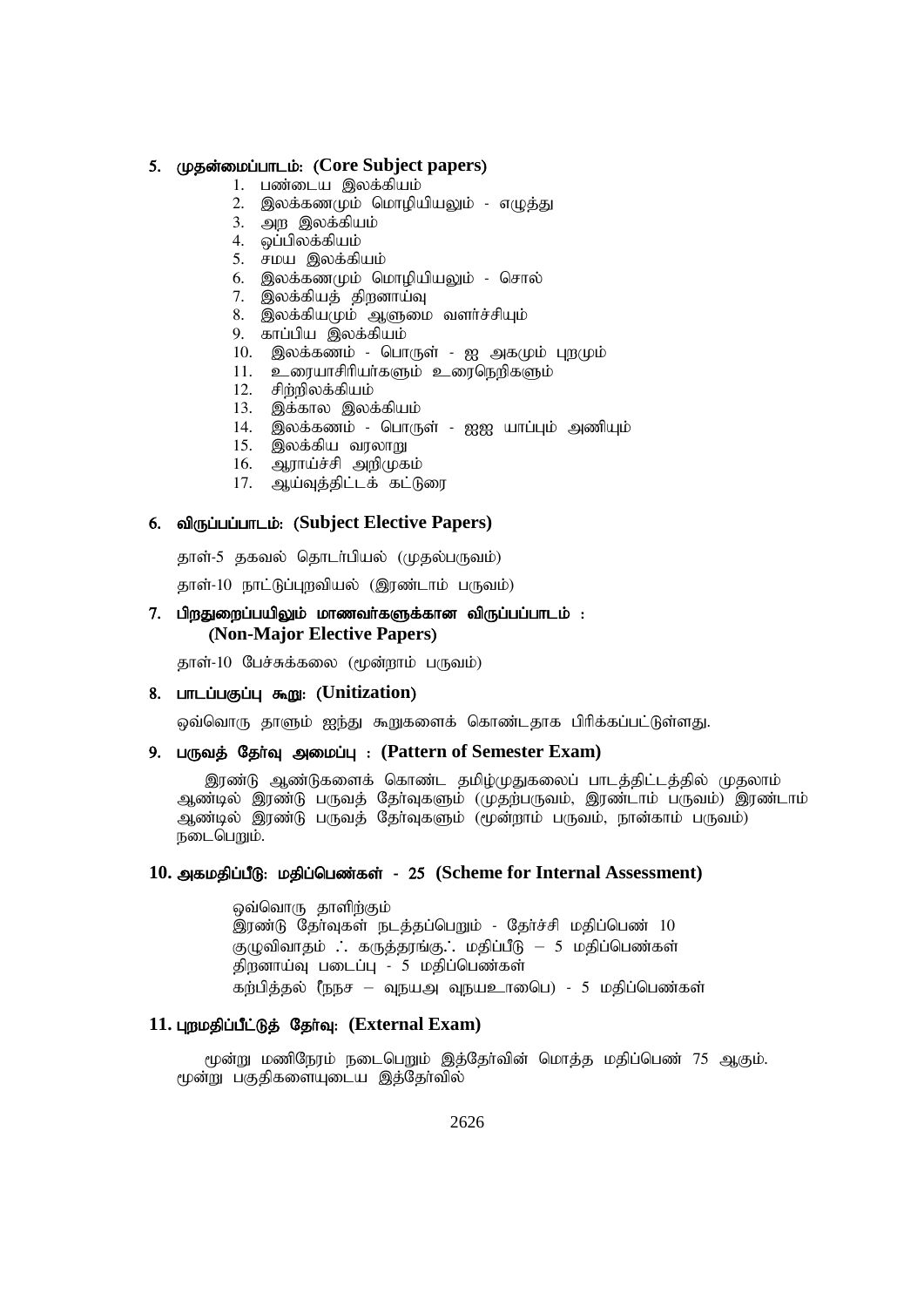# பகுதி –அ

பத்து வினாக்களைக் கொண்டிருக்கும். ஒவ்வொரு கூறுகளிலும் இரண்டு வினாக்கள் இடம்பெறும். ஒவ்வொரு வினாவிற்கும் சரியான விடை உட்பட நான்கு விடைகள் இடம்பெறும். ஒவ்வொரு வினாவிற்கும் ஒரு மதிப்பெண்.

## பகுதி –ஆ

இரண்டு பக்கங்களுக்கு மிகாமல் விடை எழுத வேண்டும். ஐந்து வினாக்களுக்கு விடையளிக்கும் வகையில் ''இது அல்லது அது'' என்ற வகையில் (அ அல்லது ஆ) வினாக்கள் அமையும்.

# பகுதி –இ

அனைத்து வினாக்களுக்கும் விடை எழுதுதல் வேண்டும். ஒவ்வொரு கூறிலிருந்தும் ஒரு வினா ''இது அல்லது அது'' என்ற வாறு அமையும். ஒவ்வொரு வினாவிற்கும் 7 மதிப்பெண்கள்.

# 12.வினாத்தாள் அமைப்பு: (Question paper pattern)

# (மதுகலை - தமிழ் - பாடத்திட்டம் (M.A. - Tamil - Syllabus) (விருப்ப அடிப்படை மதிப்பீட்டுமுறை) - (Choice Based Credit System) வினாத்தாள் அமைப்பு

# தோவு நேரம் : 3 மணி  $\,$  குள்வு மதிப்பெண்: 75  $\,$

#### பகுதி அ - (  $10 \times 1 = 10$  மதிப்பெண்கள்)

- சரியான விடையைத் தெரிவு செய்யும் பகுதி
	- 1. 10 வினாக்கள் கேட்கப்படும்  $(1-10)$
	- 2. ஒவ்வொரு கூறிலிருந்தும் 2 வினாக்கள் இடம் பெறும்
	- 3. ஒவ்வொரு வினாவிந்கும் சரியான விடை உட்பட 4 விடைகள் இடம்பெறும்.
	- 4. "இவற்றுள் ஏதுமில்லை" என்ற விடை தரப்பட மாட்டாது.
	- 5. ஒவ்வொரு வினாவிற்கும் 1 மதிப்பெண்.

# பகுதி ஆ - (5 x 7 = 35 மதிப்பெண்கள்)

- இரண்டு பக்கங்களுக்கு மிகாமல் விடை வேண்டும் பகுதி
- 1. ஐந்து வினாக்களுக்கு விடை எழுதுமாறு "இது அல்லது அது '(either (a) or (b)"

என்ற முறையில் வினாக்கள் அமையும்  $11(\text{a})$  அல்லது (ஆ) - 15 (அ) அல்லது (ஆ)

- 2. அனைத்து வினாக்களுக்கும் விடை எழுதுதல் வேண்டும்
- 3. ஒவ்வொரு கூறிலிருந்தும் ஒரு வினா "இது அல்லது அது" என்றவாறு அமையும்.
- 4. ஒவ்வொரு வினாவிற்கும் 7 மதிப்பெண்கள்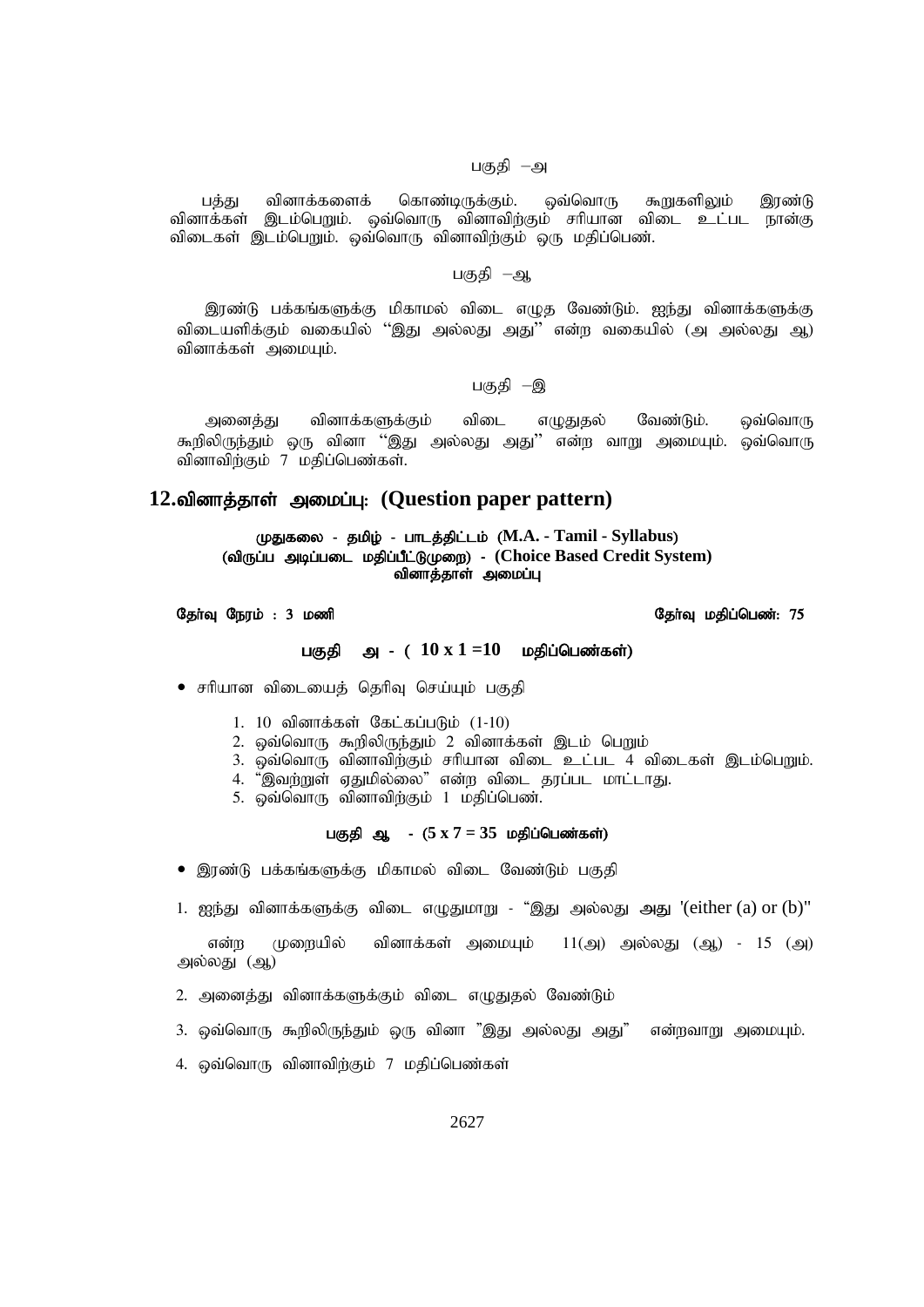#### பகுதி இ - ( $3 \times 10 = 30$  மதிப்பெண்கள்)

நான்கு பக்கங்களுக்கு மிகாமல் விடை வேண்டும் பகுதி இதில் ஐந்து வினாக்கள் கேட்கப்படும்

- 1. மூன்று வினாக்களுக்கு விடை எழுதுமாறு வேண்டப்படும் (16 20)
- 2. ஒவ்வொரு கூறிலிருந்தும் ஒவ்வொரு வினா கேட்கப்படும்
- 3. ஒவ்வொரு வினாவிற்கும் 10 மதிப்பெண்கள்

#### அகமதிப்பீடு : மதிப்பெண்கள்  $25$

லவ்வொரு தாளிற்கும் இரண்டு தேர்வுகள் நடத்தப்பெறும் - தேர்ச்சி மதிப்பெண் 10 குழுவிவாதம் / கருத்தரங்கு / மதிப்பீடு – 5 மதிப்பெண்கள் திறனாய்வு படைப்பு - 5 மதிப்பெண்கள் கர்பித்தல் (Peer – Team Teaching) - 5 மதிப்பெண்கள் தேர்வு எழுதத் தவறியவர்களுக்கு மூன்றாவது தேர்வு நடத்தப்பெறும்.

# 13. *ugudig* gillion: (Scheme for Evaluation)

ஒவ்வொரு பருவத் தேர்விற்கும் 4 முதன்மைப் பாடமும் ஒரு விருப்பப்பாடமும் கொண்டதாக பாடத்திட்டம் அமைக்கப்பட்டுள்ளன.

மொத்தம் நான்கு பருவத்தோவுகளுக்கும் 17 முதன்மைப் பாடங்களும் இரண்டு விருப்பப்பாடங்களும், பிறதுறைப்பயிலும் மாணவா்களுக்கான விருப்பப்பாடம் ஒன்றும் கொண்டதாக பாடத்திட்டம் அமைக்கப்பட்டுள்ளன.

# 14. தேர்ச்சி மதிப்பெண்கள்: (Passing Minimum)

புறமதிப்பீட்டுத் தேர்வில் தேர்ச்சி மதிப்பெண்கள் 34

முதுகலை பாடத்திட்டத்தில் ஒவ்வொரு பாடத்திலும் அகமதிப்பீடு மற்றும் புறமதிப்பீடு<br>சேர்ந்து மொத்தம் மதிப்பெண்கள் 50 பெற்றிருந்தால் மட்டுமே தேர்ச்சி பெற்றதாக மொத்தம் மதிப்பெண்கள் 50 பெற்றிருந்தால் மட்டுமே தோச்சி பெற்றதாக கருதப்படும்.

# 15. வினாத்தாள் மாதிரி: (Model Question)

# வினாத்தாள் மாதிரி பகுதி அ

சரியான விடையைத் தெரிவு செய்து எழுதுக.  $(10 \times 1 = 10 \text{ m}^2)$ மதி**ப்பெண்கள்**) 1. 91) 93.) 93.) F) 2. அ) ஆ) இ) ஈ) 3. <u>ey)</u> (20) (20) (5) F) 4 M) (91) (91) (93) F) 5. <u>g</u>y) (20) (20) (5) 6. அ) ஆ) இ) ஈ) 7. அ) ஆ) இ) ஈ) 8. அ) ஆ) இ) ஈ) 9. அ) ஆ) இ) ஈ)  $10.$   $91)$   $93)$  F)

2628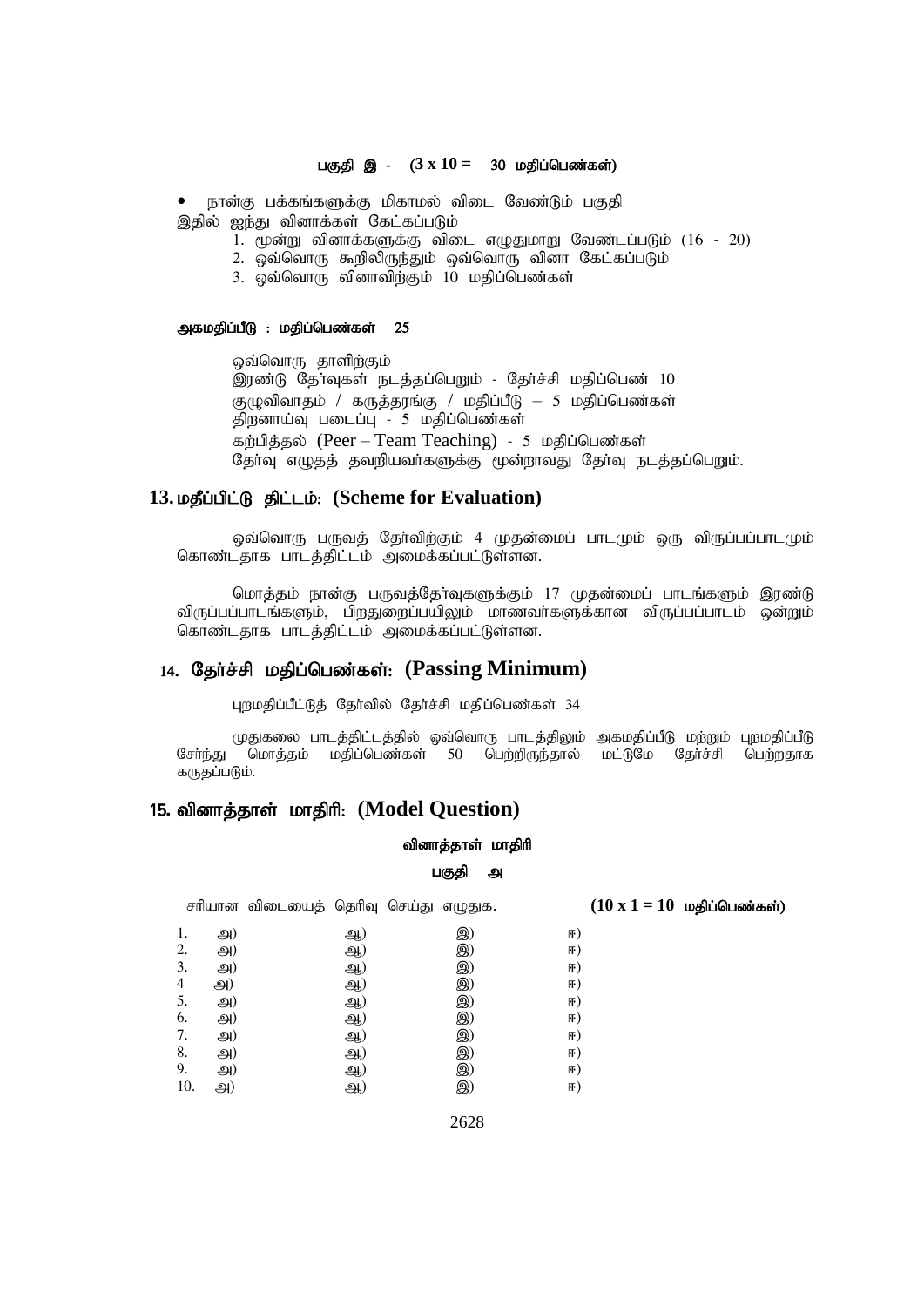# பகுதி - ஆ

|                  | பின்வரும் வினாக்களுக்கு இரண்டு பக்கங்களுக்கு மிகாமல் விடை தருக. $(5 \times 7 = 35)$ |       |                                       |  |                   |  |
|------------------|-------------------------------------------------------------------------------------|-------|---------------------------------------|--|-------------------|--|
| 11.              | (அ)                                                                                 |       | (அல்லது)                              |  | (ஆ)               |  |
| 12.              | (அ)                                                                                 |       | (அல்லது)                              |  | (ஆ)               |  |
| 13<br>14.<br>15. | (அ)<br>(அ)<br>(அ)                                                                   | பகுதி | (அல்லது)<br>(அல்லது)<br>(அல்லது)<br>இ |  | (ஆ)<br>(ஆ)<br>(ஆ) |  |

எவையேனும் மூன்று வினாக்களுக்கு நான்கு பக்கங்களுக்கு மிகாமல் விடை தருக $(3 \times 10 = 30)$ 

16.

17.

18.

19.

20.

# 16. கற்பித்தல் முறை: (Teaching Methodology)

குழுவிவாதம், கருத்தரங்கு, கற்பித்தல் (Peer – Team Teaching), Power Point presentation, இன்டர்நெட் வசதி, எல். சி. டி ப்ரொஜெக்டர் மூலம் கற்பித்தல் பேராசிரியர்கள் Learner – Oriented கற்பித்தல் முறையில் கவனம் செலுத்துகின்றனர்.

# 17. மற்றும் 18. பாட நூல்கள் மற்றும் பார்வை நூல்கள்:(Text & Reference Books)

முதுகலைத் தமிழ் பாடத்திட்ட பாட நூல்களுக்கு ஏற்றவாறு பார்வை நூல்கள் அனைத்து பாடங்களுக்கும் அமைக்கப்பட்டுள்ளன.

# 19. மறுகூட்டல் மற்றும் மறுமதிப்பீடு: (Retotalling & Revaluation Provision)

பருவத்தேர்வில் மாணவர்களுக்கு போதிய மதிப்பெண்கள் இல்லாத பட்சத்தில் கூடுதல் மதிப்பெண்கள் பெற மறுகூட்டல் மற்றும் மறுமதிப்பீடு முறைக்கு அந்த அந்த புலத்தலைவர் ஒப்புதலோடு விண்ணப்பிக்கலாம்.

#### 20. இடைநிலை ஏற்பாடு: (Transitory Provision)

முதுகலை பாடத்திட்ட பாடங்கள் அனைத்தும் மூன்று ஆண்டுகளுக்கு ஒரு முறை மாற்றி அமைக்கப்படும்

# 21. பாடங்கள் மற்றும் தாள்கள் தொடர்பான இணையதளம் (Subjects and Paper related **websites)**

**[www.tamilvirtualuniversity.com](http://www.tamilvirtualuniversity.com/)**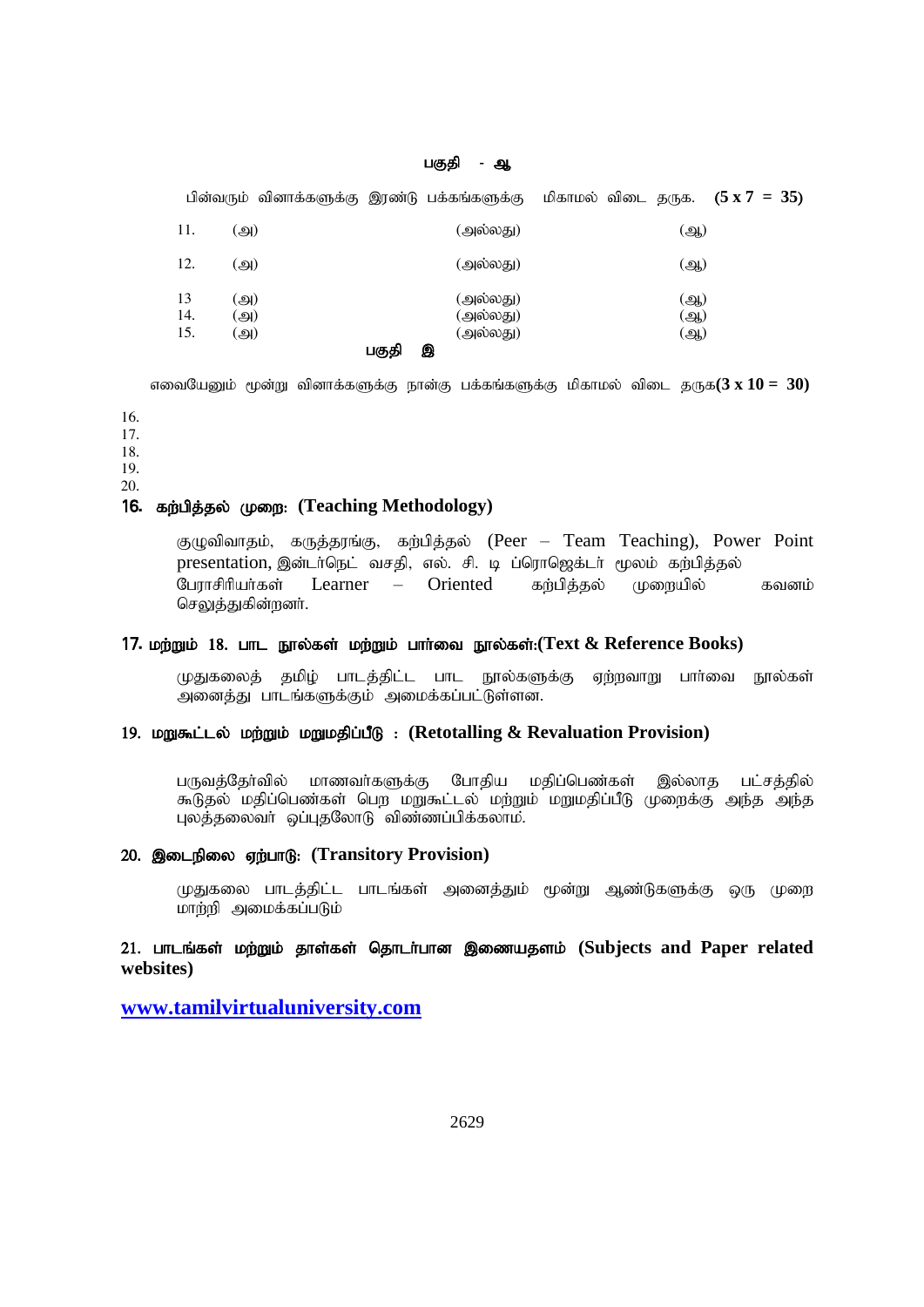# முதுகலை எம்.ஏ - தமிழ் - பாடத்திட்டம் (விருப்ப அடிப்படை மதிப்பீட்டுமுறை, பல்கலைக்கழகத் துறைக்குரியது) தோ்வுத்தாள்கள்

| பருவம்             | தாள்                    | தாள்கள்                                      | தர             | அக              | புற             | மொத்த            |
|--------------------|-------------------------|----------------------------------------------|----------------|-----------------|-----------------|------------------|
| (Semester)         |                         |                                              | மதிப்பு        | மதிப்பீடு       | மதிப்பீடு       | மதிப்பெண்கள்     |
|                    |                         |                                              | <b>Credit</b>  |                 |                 |                  |
| முதற்<br>பருவம்    | தாள் 1                  | பண்டைய இலக்கியம்                             | $\overline{4}$ | $\overline{25}$ | 75              | 100              |
|                    | தாள் 2                  | மொழியியலும்<br>இலக்கணமும்<br>- எழுத்து       | 5              | 25              | 75              | 100              |
|                    | தாள் 3                  | அற இலக்கியம்                                 | $\overline{4}$ | $\overline{25}$ | $\overline{75}$ | 100              |
|                    | தாள் 4                  | ஒப்பிலக்கியம்                                | 5              | $\overline{25}$ | $\overline{75}$ | 100              |
|                    | தாள் $\overline{5}$     | தகவல் தொடர்பியல்<br>(விருப்பப்பாடம்)         | 5              | 25              | $\overline{75}$ | 100              |
| இரண்டாம்<br>பருவம் | தாள் 6                  | சமய இலக்கியம்                                | $\overline{4}$ | 25              | 75              | 100              |
|                    | தாள் 7                  | இலக்கணமும் மொழியியலும் -<br>சொல்             | $\overline{5}$ | $\overline{25}$ | $\overline{75}$ | 100              |
|                    | தாள் 8                  | இலக்கியத் திறனாய்வு                          | $\overline{4}$ | $\overline{25}$ | 75              | 100              |
|                    | தாள் 9                  | இலக்கியமும்<br>ஆளுமை<br>வளர்ச்சியும்         | $\overline{4}$ | 25              | $\overline{75}$ | 100              |
|                    | தாள் 10                 | நாட்டுப்புறவியல்<br>(விருப்பப்பாடம்)         | 5              | 25              | 75              | 100              |
| மூன்றாம்<br>பருவம் | <b>தாள் 11</b>          | காப்பிய இலக்கியம்                            | $\overline{4}$ | 25              | 75              | 100              |
|                    | தாள் 12                 | இலக்கணம் - பொருள்-I<br><u>அகமும் புறமும்</u> | $\overline{5}$ | 25              | 75              | 100              |
|                    | <b>தாள் 13</b>          | <u>உரையாசிரியா்களும்</u><br>உரைநெறிகளும்     | $\overline{4}$ | $\overline{25}$ | $\overline{75}$ | 100              |
|                    | <b>தாள் 14</b>          | சிற்றிலக்கியம்                               | $\overline{4}$ | $\overline{25}$ | $\overline{75}$ | 100              |
|                    | தாள் 15                 | பேச்சுக்கலை<br>(பிற<br><b>LITL</b>           | $\overline{5}$ | 25              | $\overline{75}$ | 100              |
|                    |                         | மாணவர்களுக்கு)<br>(விருப்பப்பாடம்)           |                |                 |                 |                  |
| நான்காம்<br>பருவம் | <b>தாள் 16</b>          | இக்கால இலக்கியம்                             | $\overline{4}$ | $\overline{25}$ | 75              | 100              |
|                    | தாள் 17                 | இலக்கணம் - பொருள் II<br>யாப்பும் அணியும்     | 5              | 25              | 75              | 100              |
|                    | $\overline{18}$<br>தாள் | இலக்கிய வரலாறு                               | $\overline{4}$ | $\overline{25}$ | $\overline{75}$ | $\overline{100}$ |
|                    | $\overline{19}$<br>தாள் | <u>ஆராய்ச்சி அறிமு</u> கம்                   | $\overline{5}$ | $\overline{25}$ | $\overline{75}$ | $\overline{100}$ |
|                    | தாள் 20                 | ஆய்வுத்திட்டக்கட்டுரை                        | 5              | $\overline{25}$ | $\overline{75}$ | 100              |

# பருவம் $: 1$

# தாள்: 1 பண்டைய இலக்கியம்

# நோக்கம்:

 $\boldsymbol{\hat{v}}$  தமிழ் மொழியின் தொன்மையான இலக்கியங்களான சங்க இலக்கியங்களை மாணவா்களுக்கு அறிமுகம் செய்தல்.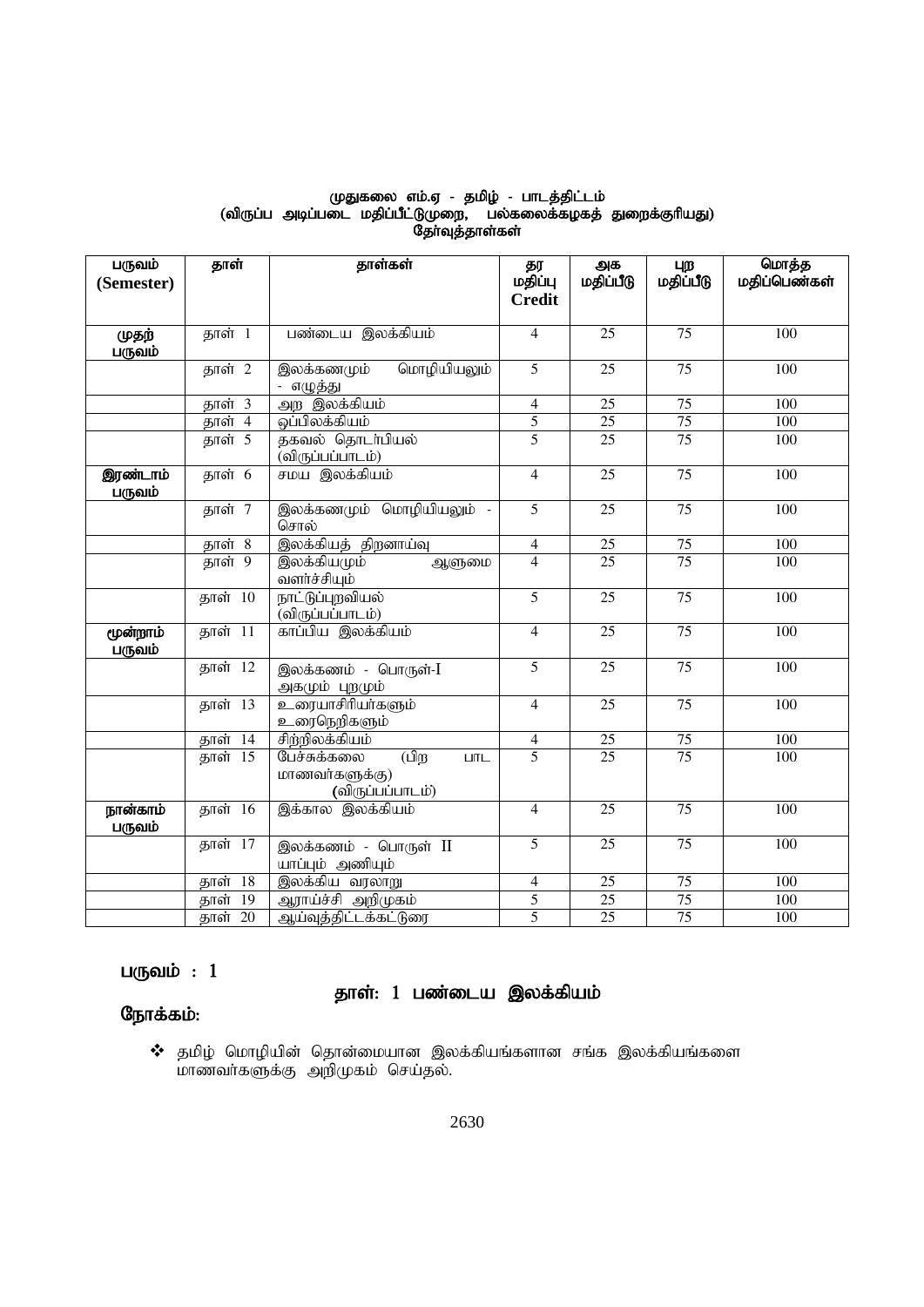- $\bm{\hat{B}}$  அகமும் புறமும் என்பதாக அமையும் சங்க இலக்கியங்கள் பற்றி மாணவர்களுக்கு தெரிவித்தல்.
- $\bm{\dot{\cdot}}$  சங்க இலக்கியங்களின் பழமையை மாணவர்களுக்கு அறிவுறுத்துதல்.
- $*$  எட்டுத்தொகை, பத்துப்பாட்டு நூல்களைத் திறனாய்வு நோக்கில் கற்றல்.
- **கூறு 1 : பகிற்றுப்பக்து** : 8 ஆம் பக்து ககடூரெறிந்த பெருஞ்சேரலிரும் பொறையை அரிசில்கிழார் பாடியது. புறநானூறு : பாடாண் திணை, இயன்மொழி வாழ்த்துறை (10 பாடல்கள்) 9, 12, 14, 15, 30 வாகை, அரசவாகைத் துறை - 19, 20 பொதுவியல் திணை, இயன்மொழி வாழ்த்து - 28, 29 பாடாண் திணை, வாழ்த்தியல் துறை –  $13$ \$W 2 : mfehD}W : Kjy; ,UE}W ghly;fspy; mike;J tUk; நெய்தல் திணைப் பாடல்கள் (20) பரிபாடல் $: 17$  $17$  செவ்வேள் - தேம்படு மலா் குழை (56 அடி)
	- $20$  வையை கடல் குறைபடுத்த (111 அடி)
	- $15$  திருமால் புலவரை அறியா ( $123$  அடி)
- $\overline{f}$ றை 3 : நற்றிணை : தோழி வரைவு கடாயது (5 பாடல்கள்) பா.  $283$  – ஒள்நுதல் மகளிர் (நெய்தல்) பா. 317 – நீடிருஞ் சிலம்பிற் பிடியொடு புணர்ந்த (குறிஞ்சி)
	- பா.  $326 \mathsf{Gat}(\mathsf{Q}(\vec{6},\vec{5})$ ளை (குறிஞ்சி)
	- பா.  $263$  பிறைவனப்பு (நெய்தல்)
	- பா.  $261$  அருளிலர் வாழி (குறிஞ்சி)
	- வாயில் மறுத்தல் (5 பாடல்கள்)
	- பா. 269 குரும்பை மணிப்பூண் (பாலை)
	- பா.  $217$  இசைபட (குறிஞ்சி)
	- பா. 90 ஆடியல் (மருதம்)
	- பா.  $74$  வடிக்கதிர் (நெய்தல்)
	- பா.  $127$  இருங்கழி (நெய்தல்)
	- குறுந்தொகை: 51 முதல்  $100$  பாடல்கள்  $(51 - \bar{\delta} \bar{\delta} \bar{\delta})$  (முத்ல்  $100 - \bar{\delta}$ குவிப் பரப்பின்)

# \$W 4 : Iq;FWE}W : Ky;iyj; jpizg; ghly;fs; (50 ghly;fs;) –

- (401 முதல் 450)
	- 41. செவிலி கூற்றுப்பத்து
	- 42. கிழவன் பருவம் பாராட்டுப் பத்து
	- 43. விரவுப்பத்து
	- 44. புறவணிப்பத்து
	- 45. பாசறைப் பத்து

கலித்தொகை : பாலைக்கலிப் பாடல்கள் (10) - 27 முதல் 36 பாடல்கள்.

 $\mathbf{F} \cdot \mathbf{F} = \mathbf{F} \cdot \mathbf{F}$  and  $\mathbf{F} \cdot \mathbf{F} = \mathbf{F} \cdot \mathbf{F}$ .  $\mathbf{F} \cdot \mathbf{F} = \mathbf{F} \cdot \mathbf{F} \cdot \mathbf{F}$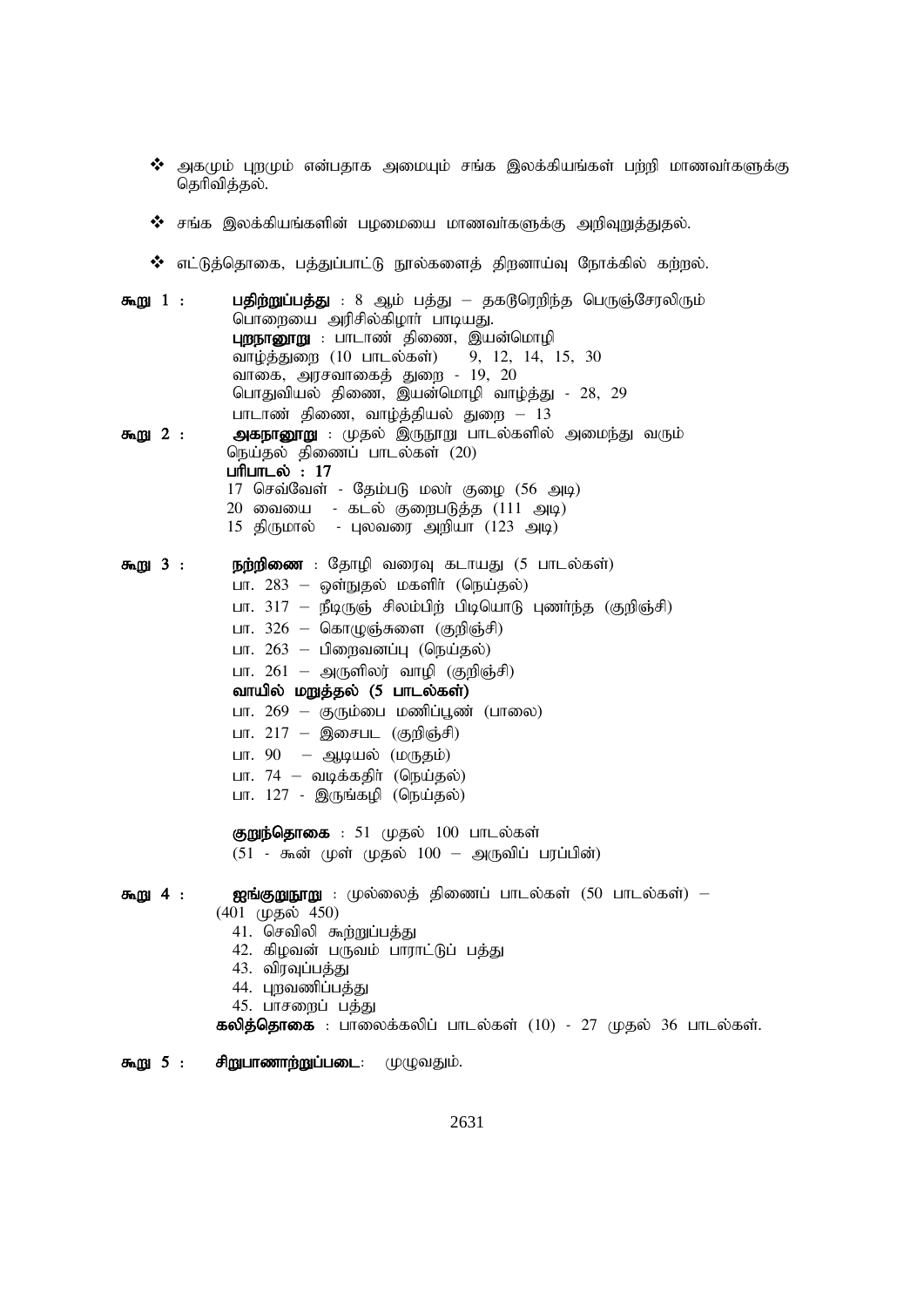#### பார்வை நூல்கள்:

- 1. சங்க இலக்கியங்கள் : பாட்டும் தொகையும், நியூ செஞ்சுரி புக் ஹவுஸ், சென்னை.
- 2. ந. சுப்புரெட்டியார், அகத்திணைக் கோட்பாடுகள்
- 3. மு. மணிவேல், தமிழ் இலக்கிய அகப்பொருள் மரபுகள்
- 4. கு.வெ. பாலசுப்பிரமணியன், சங்க இலக்கியத்தில் புறப்பொருள்

# தாள் 2 : இலக்கணமும் மொழியியலும் - எழுத்து நோக்கம்

- $\clubsuit$  கொல்காப்பியம் தமிழர் நாகரிகத்தின் பழம்பெரும் சின்னமாகும். தமிழில் தோன்றியுள்ள அனைத்து இலக்கண, இலக்கியங்களிலும் தொல்காப்பிய நீரோட்டம் உண்டு.
- $\clubsuit$  தொல்காப்பியத்தைக் கற்றலும், ஒவ்வொரு தலைமுறையினரும் அடுத்த தலைமுறையினருக்குக் கற்பித்தலும், ஒவ்வொரு தமிழ் மாணவனின் கடமையாகும் .<br>என்ற நோக்கம் நிரைவேறும் வகையில் முதுகலை தமிழியலில் தொல்காப்பியம் கர்பிக்கப்படுகிறது.
- $\bm{\hat{B}}$  தமிழ் எழுத்துக்களையும் அவற்றின் தன்மைகளையும், அவை மொழியில் இடம்பெறும் முறைகளையும், வரலாற்று நோக்கிலும், இன்றைய மொழியில் அடிப்படையிலும் கற்கச் செய்வதே இத்தாளின் நோக்கமாகும். இதன் மூலம் தமிழின் ஒலியமைப்பைப் புரிந்து கொள்ளலாம்.
- கூறு  $\mathbf{1}$ : தொல்காப்பியம் நூன்மரபு, மொழிமரபு
- $\overline{2}$ : தொல்காப்பியம் பிறப்பியல் கூறு
- 3 : தொல்காப்பியம் புணரியல், தொகை மரபு, உருபியல் கூறு
- : தொல்காப்பியம் உயிர் மயங்கியல், புள்ளி மயங்கியல்,  $\boldsymbol{A}$ கூறு குற்றியலுகரப் புணரியல்
- கூறு 5 : தொல்காப்பியம் நன்னூல் ஒப்பீடு மொழியியல், ஒலியியல், ஒலியனியல்

- பாட நூல்கள்:
	- 1. தொல்காப்பியம் எழுத்ததிகாரம் இளம்பூரணா் உரை, சாரதா பதிப்பகம், சென்னை
	- 2. தொல்காப்பியம் எழுத்ததிகாரம் நச்சினார்க்கினியர் உரை, சாரதா பதிப்பகம், சென்னை
	- 3. தொல்காப்பியம் எழுத்ததிகாரம் தமிழண்ணல் உரை, மணிவாசகா் பதிப்பகம், சென்னை
	- 4. தொல்காப்பியம் எழுத்ததிகாரம் முதுமுனைவா் இரா.இளங்குமரனாா் உரை
	- 5. நன்னூல் காண்டிகை உரை

#### பார்வை நூல்கள்:

1. பாவலரேறு பாலசுந்தரனார் (உரை), தொல்காப்பியம் - ஆராய்ச்சிக் ச. காண்டிகையுரை, 1988, பெரியார் பல்கலைக்கழக பதிப்புத்துறை, சேலம்.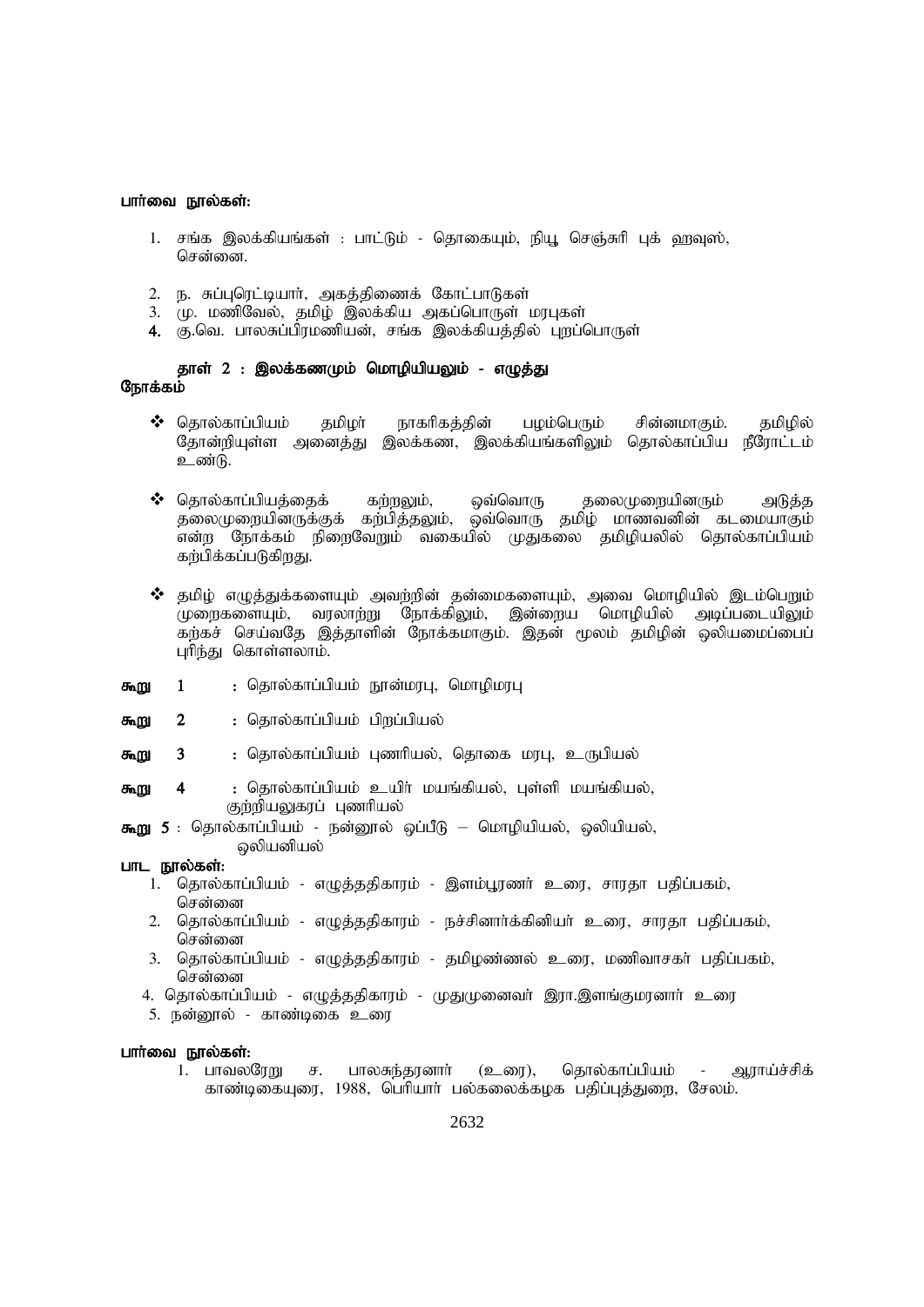2. பா.சங்கரேஸ்வரி, தேர்வுகளுக்கான செந்தமிழ் இலக்கணம், பல்லவி பதிப்பகம்,  $F$ ரோடு.

# தாள் 3 : அற இலக்கியம்

#### நோக்கம்:

- $\bm{\hat{B}}$  அற இலக்கியங்களை அறிமுகப்படுத்தி, சமுதாய விழுமியங்களைப் பேணுவதற்கு வழிகாட்டுதல்.
- $\boldsymbol{\hat{v}}$  அற இலக்கியங்கள் காட்டும் நீதிக் கருத்துகளை எடுத்துரைத்தல்
- $\bm{\hat{y}}$  சங்க இலக்கிய யாப்பிலிருந்து மாறுபட்ட யாப்ப வடிவக்கை மாணவா்களுக்கு கூறுதல்
- $\bm{\hat{B}}$  அற இலக்கியங்கள் தோன்றிய காலகட்டம்
- கூறு 1 : அறம் விளக்கம், மனம் மொழி செயல் அறங்கள், அறத்தின் இலக்கணம் - அறத்தின் இயல்பு, நெறிப்படுத்தும் அறவியல் - அறம் பற்றிய கோட்பாடுகள் - மரபு வழிக் கோட்பாடு (குழசஅயடளைஅ) – கடமை அடிப்படை - இன்பக் கோட்பாடு – மகிழ்ச்சி அல்லது இன்பம் அடிப்படை குறிக்கோளியற் கோட்பாடு (ஐனநயடளைஅ) – தனிமனிதன் - தன்னிறைவு – தன்னை உணர்தல் - அற இலக்கியங்களின் தோற்றப் பின்னணி – சங்க .<br>இலக்கியங்களில் அறவியல் கூறுகள் - நிலையாமைச் சிந்தனைகள் - அறம் வாழ்க்கையின் நெறிமுறையாகல்.
- **கூறு 2 :** அ) திருக்குறள்: இல்லறவியல், துறவறவியல், அரசியல், குடிமையியல்.
	- ஆ) நாலடியார்: செல்வ நிலையாமை இளமை நிலையாமை யாக்கை நிலையாமை.
- கூறு 3 : அ) திரிகடுகம் (நல்லாதனார்) 10 பாடல்கள் பாடல் எண்கள் : 3, 10, 24, 28, 33, 38, 52, 59, 82, 90.
	- ஆ) நான்மணிக்கடிகை (விளம்பிநாகனார் ) 10 பாடல்கள் பாடல் எண்கள்: 4, 7, 12, 15, 27, 55, 69, 83, 92, 101.
	- இ) சிறுபஞ்சமூலம் (காரியாசான்) 10 பாடல்கள் பாடல் எண்கள்: 7, 9, 23, 29, 37, 39, 51, 66, 67, 94.
	- ஈ) ஏலாதி (கணிமேதாவியார்) 10 பாடல்கள் பாடல் எண்கள்: 3, 8, 14, 21, 33, 39, 42, 57, 74, 78.
	- உ) பழமொழி நானூறு முதல் பத்துப் பாடல்கள்.
- கூறு 4 :  $(2)$  முதுரை 30 பாடல்கள்  $(\mathfrak{g})$  நல்வழி – 40 பாடல்கள் (இ) கொன்றைவேந்தன்  $\mathcal{L}(\mathfrak{g})$  ஆத்திச்சூடி – ஔவையார் (ஆ) புதிய ஆத்திசூடி – பாரதியாா்
	- (இ) ஆத்திச்சூடி பாரதிதாசன்

2633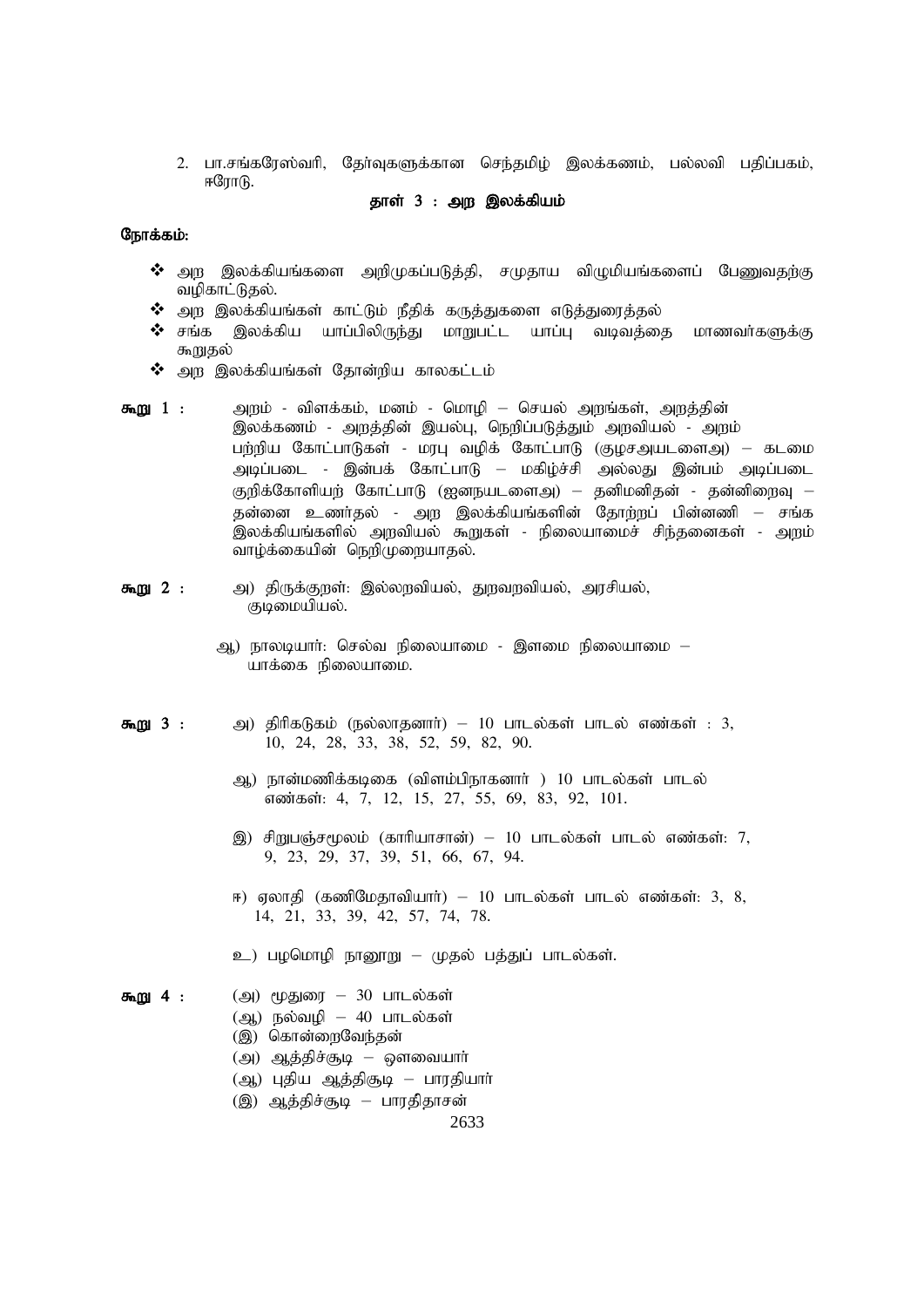$\pi_{0}$  5 : (அ) நீதிநெறி விளக்கம் (குமரகுருபரா்) – 10 பாடல்கள் பாடல் எண்கள்: 1, 12, 34, 38, 42, 50, 62, 63, 74, 75

- $(\omega, \omega)$  நன்னெறி (சிவப்பிரகாசர்) 10 பாடல்கள் பாடல் எண்கள்: 1, 3, 5, 15, 25, 35, 36, 37, 38, 39
- (இ) உலகநீதி (உலகநாதா்)
- $(F)$  வெற்றிவேற்கை அதிவீரராம பாண்டியன்

#### பாட நூல்கள்:

- 1. திருக்குறள், பரிமேலழகர் உரை, திருமகள் நிலையம், சென்னை, 1998
- 2. நாலடியார், மணிவாசகர் பதிப்பகம், மதுரை.
- 3. பழமொழி நானூறு, புலவர் ம. இராசமாணிக்கனார் (உரை.ஆ.,) சைவ சித்தாந்த நூற்பதிப்புக் கழக வெளியீடு, சென்னை.
- 4. திரிகடுகம், சைவ சித்தாந்த நூற்பதிப்புக் கழகம்.
- 5. நான்மணிக்கடிகை, சைவ சித்தாந்த நூற்பதிப்புக் கமகம்.
- 6. சிறுபஞ்சமூலம், சைவ சித்தாந்த நூற்பதிப்புக் கழகம்.
- 7. ஏலாதி, சைவ சித்தாந்த நூற்பதிப்புக் கழக வெளியீடு.
- 8. நீதிநூற் கொத்து நூல்களின் தொகுப்பு, (மூதுரை, நல்வழி, ஆத்திச்சூடி, கொன்றை வேந்தன், வெற்றிவேற்கை, நன்னெறி), ஆகிய ஆறு சைவ சித்தாந்த நூற்பதிப்புக் கழக வெளியீடு.
- 9. நீதிநெறி விளக்கம், தி.சு. பாலசுந்தரம் பிள்ளை (உரை.ஆ.,), சைவ சித்தாந்த நூற்பதிப்புக் கழகம்.
- 10. விவேக சிந்தாமணி, மணிவாசகர் பதிப்பகம், மதுரை.
- 11. கொலை மறுத்தல், திருத்துறையூா் சாந்தலிங்க சுவாமிகள் அருளிச் செய்தது, ஆறுமுக நாவலா் உரை, ஆறாம் பதிப்பு.

#### தாள் 4 – ஒப்பிலக்கியம்

## நோக்கங்கள்

- $\boldsymbol{\hat{v}}$  தமிழில் வளர்ச்சியடைந்து வரும் இலக்கிய ஆய்வுப் பிரிவுகளுள் ஒன்றான ஒப்பிலக்கியத்தினை அதன் கோட்பாட்டுப் பின்னணிகளுடன் அறிமுகம் செய்தல்.
- $\boldsymbol{\hat{y}}$  இலக்கியம் மூலம் ஒருமைப்பாட்டுணர்வினைத் தூண்டுதல்.
- $\bm{\hat{y}}$  இலக்கியச் சுவையுணர்வையும் மொழி, இனம் பற்றிய விரிந்த கண்ணோட்டத்தையும் ஏற்படுத்துதல்.
- $\overline{x}_{m}$  1 :  $\overline{Q}$ ழ்பிலக்கிய வரைவிலக்கணம் :  $\overline{Q}$ ப்பிலக்கியம் தொடர்பாகக் கூறப்பட்டுள்ள வரைவிலக்கணங்கள் - ஒப்பீடு, ஒப்பிலக்கியம் இரண்டிற்கும் இடையிலான வேறுபாடுகள் - ஒப்பிலக்கியத்தின் பயன்கள் - இலக்கிய ஒருமைப்பாடு – மரபும் தனித்திறனும் பொதுத்திறனும் ஒப்பிலக்கிய ஆய்வு ்வளர்ச்சி : மேலைநாடுகளில் ஒப்பிலக்கிய வளர்ச்சி - இந்தியாவில் -தமிழகத்தில் வ.வே.சு.ஐயர் போன்ளோரின் பணிகள்.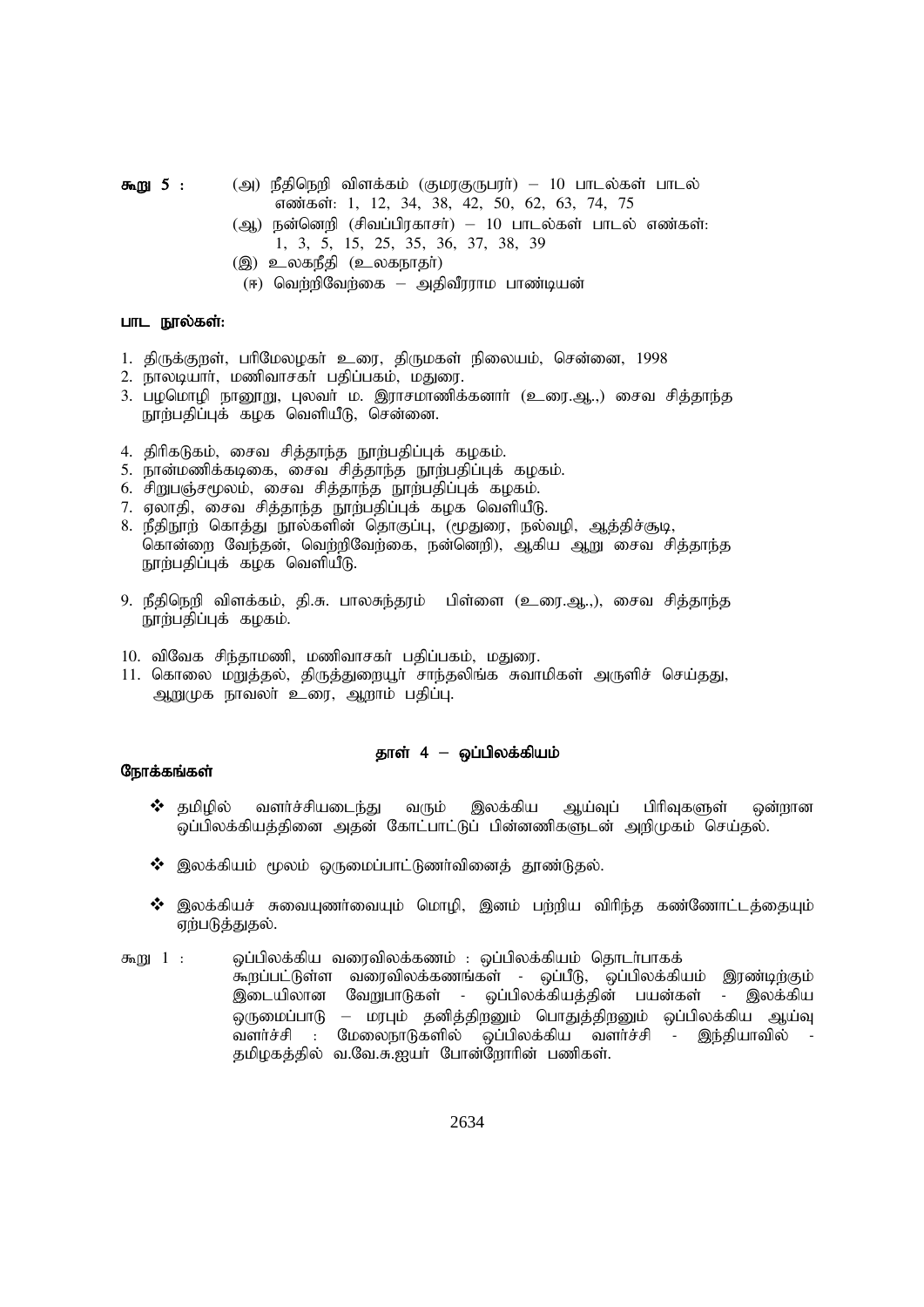- $\delta n$ <sub>13</sub> 2 : நான்கு வகைப் பார்வைகள்: ஒப்பிலக்கியம், தேசிய இலக்கியம், பொது .<br>இலக்கியம், உலக இலக்கியம் பற்றிய சிந்தனைகள் - இந்தியச் சூழலில் ஒப்பிலக்கியத்தின் தேவை. <u> ஓப்பிலக்கியச் செல்நெறிகள் : பிரெஞ்சுக் கோட்பாடு — அமெரிக்கக்</u> கோட்பாடு – அடிப்படைக் கூறுகள் - வளர்ச்சி நிலைகள் - ஒற்றுமை வேர்றுமைகள்.
- கொள்கைகள் அறிமுகம் இணைநிலைத் தாக்கம் ஏற்பு செல்வாக்கு,  $\delta m$ <sub>13</sub> 3 : .<br>தாக்கம் இவை குறித்த விளக்கங்களும் வகைகளும் -.<br>இவர்றில் மொழிபெயர்ப்பின் பங்கு. இலக்கிய வகை — அடிக்கருத்தியல் - இலக்கிய வரலாறு - இலக்கிய இயக்கங்கள் பற்றிய கொள்கை விளக்கங்கள் - செவ்வியல், புதுச்செவ்வியல், படிமவியல், புனைவியல், நடப்பியல்.
- இலக்கியமும் சமூகமும் பக்தி இயக்கம், தனித் தமிழ் இயக்கம்,  $\delta n$ <sub>13</sub> 4 : தேசிய இயக்கம் போன்றன தமிழ் இலக்கியச் சூழலில் ஏற்படுத்திய தாக்கங்கள்.

இலக்கியமும் நுண்கலைகளும் (ஓவியம், சிற்பம், இசை, கூத்து) — இலக்கியமும் உளவியலும், இலக்கியமும் அறிவியலும் - இலக்கியமும் மானிடவியலும்.

கொள்கைகளின் தாக்க ஆய்வுக் பின்னணியில் ஜெயகாந்தனின் ''பாவம் இவள் ஒரு பாப்பாத்தி'', மாக்சிம் கார்க்கியின் ''தாய்'' நாவல்களை ஒப்பிடுதல் - அடிக்கருத்து, கதைமாந்தர் படைப்பு, கதைப்பின்னல், பின்னணி முதலிய அடிப்படைகளில் தாக்கம் - சூழல்கள்.

இலக்கிய வகைக் கோட்பாடுகள் - இவற்றின் பின்னணியில் தமிழில் ஏதேனும் வளர்ச்சியை இலக்கிய வகையின் காப்பியம். ொ அறிதல்  $\sim$ சிற்றிலக்கியங்களில் பள்ளு இலக்கியம், பிள்ளைத்தமிம்.

கூறு 5: அடிக்கருத்தியல் பற்றிய கொள்கைகள் - தமிழ் இலக்கியத்தில் அடிக்கருத்துகளின் வளர்ச்சி.

> இலக்கிய இயக்கங்களும் தமிழ் இலக்கியமும் : படிமவியல் இலக்கிய இயக்கம் - தமிழ்க் கவிதைகளில் படிமவியலின் தாக்கம் - புனைவியல் கூறுகளின் தாக்கம்.

#### பார்வை நூல்கள்:

- 1. க.கைலாசபதி, ஒப்பியல் இலக்கியம், நியூ செஞ்சுரி புக் ஹவுஸ், சென்னை.
- 2. க.கைலாசபதி, சமூகவியலும் இலக்கியமும், நியூ செஞ்சுரி புக் வரவுஸ், சென்னை.
- 3. தமிழண்ணல், ஒப்பியல் அறிமுகம், மீனாட்சி புத்தக நிலையம், மதுரை.
- 4. இரா.மோகன், ஒப்பியல் சிந்தனைகள், மணிவாசகா் பதிப்பகம், மதுரை.
- 5. ம.திருமலை, ஒப்பலக்கியம் கொள்கைகளும், பயில்முரைகளும், மீனாட்சி புத்தக நிலையம், மதுரை.
- 6. செ.சாரதாம்பாள், அடிக்கருத்தியல் திறனாய்வு நியூ செஞ்சுரி புக் ஹவுஸ், சென்னை.

8. க.செல்லப்பன், ஒப்பிலக்கியம் கொள்கைகளும், பயில்முறைகளும், உலகத் தமிழாராய்ச்சி நிறுவனம், சென்னை.

- 9. இரா.காஞ்சனா,ஒப்பிலக்கியம் மரபும் திறனும், பதிப்புத்துறை, மதுரை காமராசா் பல்கலைக்கழகம்
- 10. இரா.காஞ்சனா, இலக்கியமும் உளவியலும், வி'ணுப்ரியா பதிப்பகம், மதுரை

2635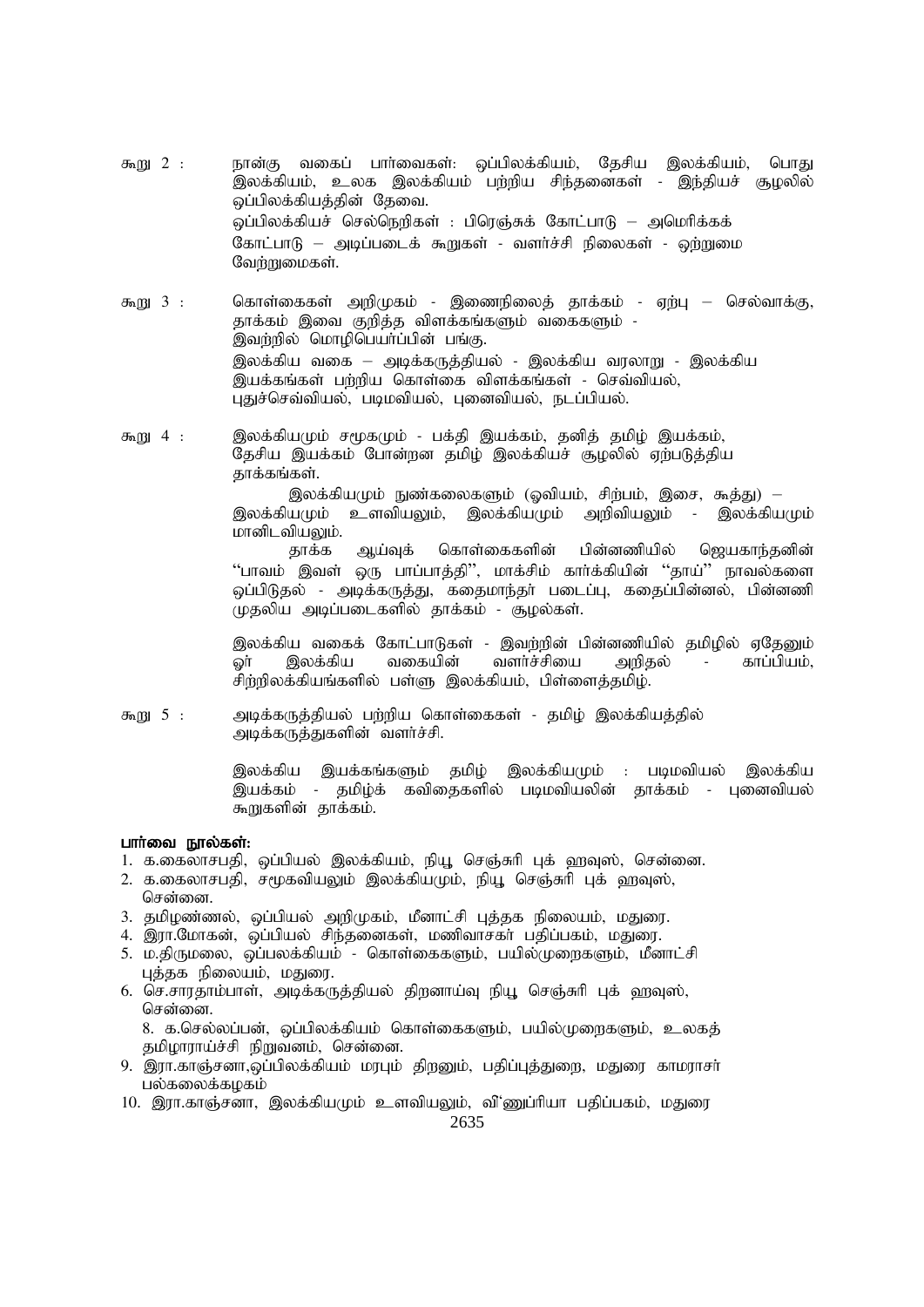- 11. ப.மருதநாயகம், கிழக்கும் மேற்கும், ஐந்திணைப் பதிப்பகம்,
- 12. உ.கருப்பத்தேவன், ஒப்பியல் நோக்கில் அடிக்கருத்தியல், நியூ செஞ்சுரி புக் வரவுஸ், சென்னை.
- 13. பெ. சுமதி, சங்க இலக்கியம் காதா சப்தசதியில் பெருந்திணைக் கோட்பாடுகள் -ஒப்பியல் நோக்கு, காவ்யா பதிப்பகம், சென்னை  $2016$ .
- 14. பா.சங்கரேஸ்வரி (பதி.ஆ), ஒப்பியல் நோக்கில் உலகமொழி இலக்கியங்கள், டிஸ்கவரி புக் சென்டர், சென்னை.
- 14. S.S.Prawar, comparative Literary Studies an Introduction, Duckworth, London.
- 15. Newton, P.Stalknett, Horst Frenz (Eds), Comparative Litrerature Method and Perpective, Southern lllions University, 1971.
- 16. Ulrich Weisstein, Comparative Literatrure and Literary Theory, Indiana University, Bloomington,1968.

#### விருப்பப்பாடம்

#### தாள் - 5 தகவல் தொடர்பியல்

# நோக்கம்

- $\boldsymbol{\hat{v}}$  தொடா்பியலைப் புரிந்துகொள்ளல், தொடா்பியல் வகைகளை அறிதல். தகவல் தொடா்பியல் மாதிரிகளும் கோட்பாடுகளும் பற்றிய விளக்கம் பெறல். இந்தியாவில் தகவல் தொடா்புச் சாதனங்களின் வளா்ச்சி பற்றியும், தகவல் தொடா்பில் அவற்றின் பங்கு பற்றியும் உணர்தல்.
- கூறு 1 : தொடர்பியல் விளக்கம் கூறுகள் தொடர்பியல் வகைகள் சொல் அல்லா, சொல்வழித் தொடா்பியல் - அக, புற தொடா்பியல் - தகவல் தொடா்புச் சாதனங்கள் - வகைகள் - மரபுவழி, அச்சு வழி, மின்னணுவழி, நவீன சாதனங்கள்.

தகவல் தொடர்பியல் மாதிரிகள் - ஹெரால்ட் டி. லாஸ்வெல், 'னன் - வீவா, டேவீட் பெர்லோ, வில்பர் ''ரம் - வாயில் காப்போன் மாதிரி — நியுகோரியின்  $F(y)$ க உளவியல் மாதிரி - இருபடிப் போக்குத் தகவல் மாதிரி.

தகவல் தொடர்பியல் கோட்பாடுகள் - தருநர் தகவல், பெறுநர் மற்றும் விளைவு சார்ந்த கோட்பாடுகள்.

கூறு 2 : தகவல் தொடர்புச் சாதனங்களின் பரிணாம வளர்ச்சி — அச்சுவழிச் சாதனங்கள் - தமிழ்ப் பக்கிரிகைகள் - பகைப்பட இதமியல் (Photo Journalism)

> மின்னணுவழிச் சாதனங்கள் - அகில இந்திய வானொலி — தமிழ்த் திரைப்படம் - இந்தியத் தொலைக்காட்சி

> நவீன சாதனங்கள் - செயற்கைக் கோள் வழித் தொடர்பு – கணினி வலைப்பின்னல் (Computer Network) இ-மெயில் - இன்டெர்நெட் - தொலைத் கொடர்பு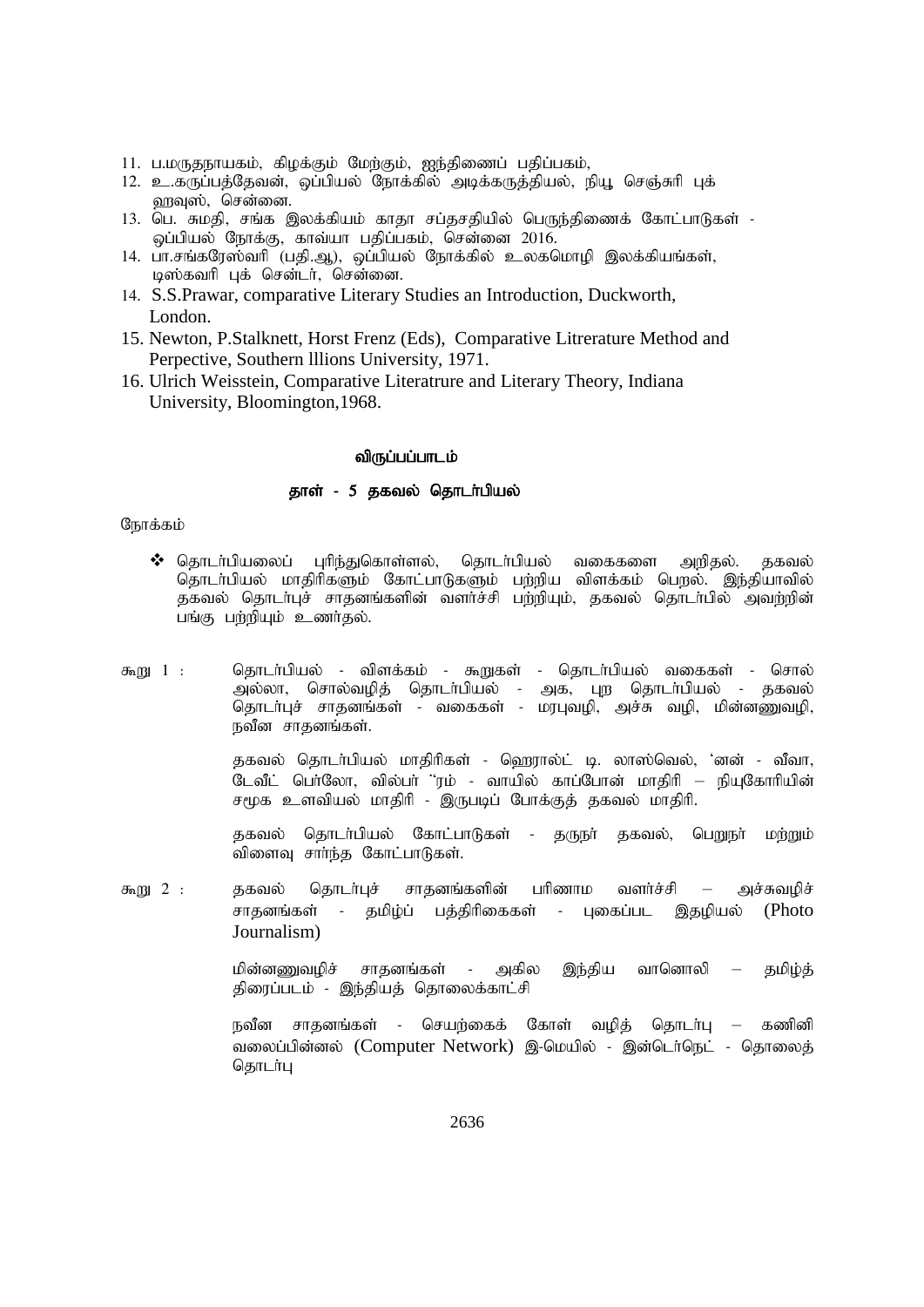கூறு 3 : தகவல் தொடர்பியலில் தொடர்புச் சாதனங்களின் பங்கு - தமிழ் இதழ்கள் -தமிமக வானொலி – தமிம்க் கிரைப்படங்கள் - சென்னைக் கொலைக்காட்சி

> தகவல் தொடர்பியல் விளம்பரங்களின் பங்கு — பத்திரிகை, வானொலி, கிரைப்படம் மற்றும் கொலைக்காட்சி விளம்பாங்கள் - பற விளம்பாங்கள் -பெயர்ச்சி விளம்பரங்கள், பெயரா விளம்பரங்கள்.

- \$W 4 : jfty; njhlh;gpay; kf;fs; njhlh;gpd; gq;F kf;fs; njhlh;G முறைகள் - சமூக உறவுகள் - பத்திரிகைக் குறிப்புகள் - பத்திரிகையாளர் .<br>மாநாடுகள் - செய்திக் கடிதங்கள் - இல்ல இதழ்கள் - புகைப்படங்கள் -<br>கண்காட்சிகள் - மரபுவழிச் சாதனங்கள் - வானொலி, திரைப்படம், சாதனங்கள் - வானொலி, திரைப்படம், தொலைக்காட்சி, விளம்பரங்கள்- நேரடித்தொடர்பு – பிரச்சாரம்.
- கூறு 5 : வளர்ச்சித் தொடர்பியல் வளரும் நாடுகளில் தகவல் தொடர்புச் சாதனங்களின் இன்றியமையாப் பங்கு - தகவல் தொடர்புச் சாதனங்களின் வளர்ச்சிச் செய்திகள் வெளிப்பாடு – கல்வி, உடல்நலம், குடும்ப நலம், அறிவியல், ஊரக வளர்ச்சி.

# பார்வை நூல்கள்

- 1. அறந்தை நாராயணன், தமிழ் சினிமாவின் கதை, நியூசெஞ்சுரி புக் ஹவுஸ் பிரைவேட் லிமிடெட், சென்னை.
- 2. கிருணசாமி.வெ., தகவல் தொடா்பியல் அறிமுகம், மணிவாசகா் பதிப்பகம், மகுண்.
- 3. சசிரேகா, சிவ., தகவல் தொடர்பு மாதிரிகளும் கோட்பாடுகளும், சகா பப்ளிகே'ன்ஸ், மதுரை.
- 4. சிவக்கண்ணன், அ., தமிழ் இதழ்களின் சமுதாய உணர்வு, மதுரா பதிப்பகம், சென்னை.
- 5. சாமி,அ.மா., தமிழ் இதழ் தோற்றம் வளர்ச்சி, நவமணி பதிப்பகம், சென்னை.
- 6. நடராஜன், வை.,மணி, க.தொடர்பியல், எச். எம்.என். சின்டிகேட் சர்வீஸ், கோயம்புத்தூர்.
- 7. சம்பந்தன் மா.சு., தமிம் இதமியல் வரலாறு, தமிமா பதிப்பகம், சென்னை.
- 8. அறந்தை நாராயணன், சுதந்திரப் போரில் தமிழ் சினிமா, நியூசெஞ்சுரி புக் ்ளவ்ஸ் பிரைவேட் லிமிடெட், சென்னை.

## gUtk ; 2 jhs; 6 **–** rka ,yf;fpak; நோக்கம்

- $\boldsymbol{\hat{y}}$  பக்தி இலக்கியத்தினை அறிமுகம் செய்வதன் மூலமாக தமிழ் இலக்கிய வளர்ச்சியில் சமயங்கள் ஆற்றிய தொண்டினை அறியச் செய்தல்.
- $\bm{\hat{B}}$  தமிழில் காணலாகும் சமய இலக்கியத் தோற்றம், வளர்ச்சி, வகை , பயன்பாடுகளை உணர்த்துதல்.
- $\boldsymbol{\hat{X}}$  கேவார காலம் முகல் சிக்கர்களின் காலம், அருட்பிரகாச வள்ளலார், இராமலிங்க காலம் வரையில் பக்தி இலக்கியம் வளாந்து வந்துள்ள விதத்தை எடுத்துக் கூறல்.

### கூறு :  $1$  மூவர் தேவாரம்

- 1. திருஞானசம்பந்தா் ''தோடுடைய செவியன்'' திருப்பிரம்மபுரம் -
	- $11$  பாடல்கள்
		- "வாசி தீரவே (திருவீழிமிழலை) எனத் தொடங்கும் பதிகம்-
	- $11$  பாடல்கள்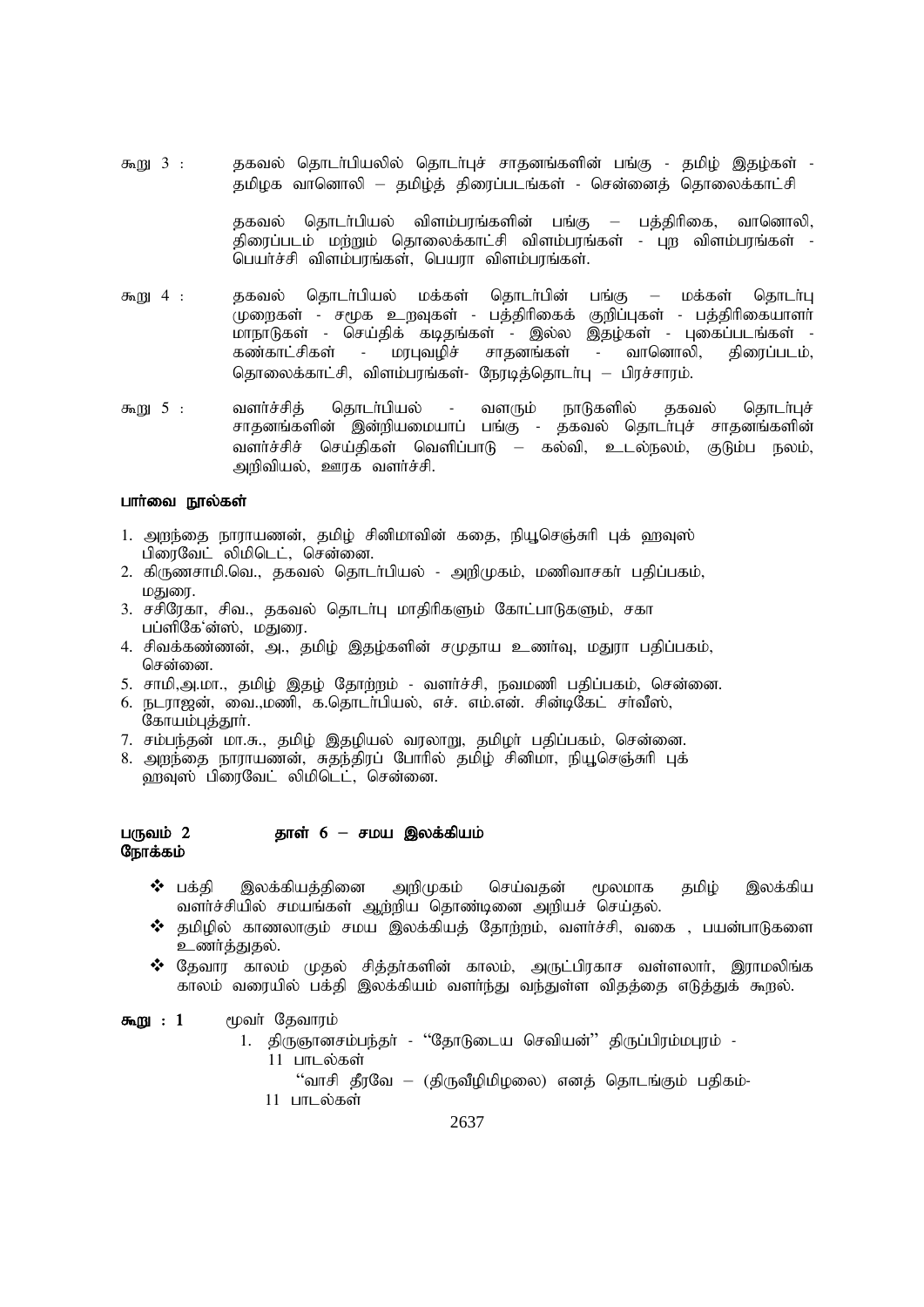- 2. திருநாவுக்கரசர் ''நாமார்க்கும் குடியல்லோம்'' 10 பாடல்கள் "மாயிரு ஞால மெல்லாம்" (திருவாவடுதுறைப் பதிகம்) –  $10$  பாடல்கள்
- 3. சுந்தரா் ''கோவனான் நான்முகன்'' (திருநாவலூா்)  $10$  பாடல்கள் "ஆலந்தா னுகந்தமுது செய்தானை" (திருக்கச்சியேகம்பம்) –  $10$  பாடல்கள்
- **கூறு : 2** திருவாசகம் திருச்சதகம் முதல் 50 பாடல்கள்
- **கூறு : 3** நாலாயிர திவ்யப் பிரபந்தம்:
	- 1. பெரியாழ்வார் "உய்ய உலகு" 10 பாசுரங்கள்
	- 2. ஆண்டாள் "மன்று பெரும்புகழ்" 10 பாசுரங்கள்
	- 3. குலசேகராழ்வார் "ஊனேறு செல்வத்து" 10 பாசுரங்கள்
	- 4. நம்மாழ்வார் 'பத்துடை அடியவர்க்கு எளியவன்'' பதிகம்
	- 5. பொய்கையாழ்வார் முதல் திருவந்தாதி 91 முதல்  $100$ பாடல்கள்.
- **கூறு : 4** 1. திருமூலா் 104, 106, 107, 108, 109 ஒன்றாம் தந்திரத்தில் 18வது அன்புடைமை- முதல் 5 பாடல்கள்
	- 2. சிவவாக்கியார் முதல் 25 பாடல்கள்
	- 3. பட்டினத்தார் அன்னை இறந்த போது 10 பாடல்கள்
	- 4. வள்ளலார் பிள்ளைச்சிறு விண்ணப்பம் முதல் 9 பாடல்கள் ஆனிப்பொன்னம்பலக் காட்சி – 1 பாடல்

**கூறு :5 1. பா**ரதியாா் - விநாயகா் நான்மணி மாலை

- 2. கிறித்துவம் வேதநாயகரின் சர்வ சமய சமரசக் கீர்த்தனைகள் 10 பாடல்கள்
- 3. குணங்குடி மஸ்தான் சாகிபு முகைதீன் சதகம் 10 பாடல்கள்  $L$ னோன்மணிக் கண்ணி – 50 கண்ணிகள்
- 4. திரு. வி.க பொதுமை வேட்டல் முழுவதும்

#### பாட நூல்கள்:

- 1. பன்னிரு திருமுறை மூலமும் உரையும், தருமபுர ஆதீன வெளியீடு, தருமபுரம்
- 2. நாலாயிர திவ்வியப் பிரபந்தம், ஆழ்வார்கள் ஆய்வு மையம், சென்னை.
- 3. சித்தா் பாட்ல்கள் இரா.திருமுருகன் சாகித்ய அகாடமி பதிப்பகம்

#### பார்வை நூல்கள்:

- 1. மு.இராகவையங்கார், ஆழ்வார்கள் காலநிலை, 1981, மணிவாசகர் பதிப்பகம், சிகம்பாம்.
- 2. சு.நாராயணன், சித்தா் தத்துவம், 1988, மாரி பதிப்பகம், புதுச்கோி
- 3. காா்த்திகேசு சிவத்தம்பி,தமிழ் இலக்கியத்தில் மதமும் மானுடமும்,2001, மக்கள் வெளியீடு, சென்னை.
- 4. ஆ.வேலுப்பிள்ளை, தமிழர் சமய வரலாறு, 1980, தமிழ்ப்புத்தகாலயம், சென்னை.
- 5. ஞா.தேவநேயப்பாவாணா், தமிழா் மதம், 2000 தமிழ்மண் பதிப்பகம், சென்னை.
- $6.$  சூணா, தமிழா மெய்யியல், 1980, பொதுமை வெளியீடு, சென்னை.
- 7. சோ.நா.கந்தசாமி, தமிழும் தத்துவமும்,1976, மணிவாசகர் நூலகம், சிதம்பரம்.
- 8. சோ.நா.கந்தசாமி, திருமுறை இலக்கியம், 1995, உலகத் தமிழாராய்ச்சி நிறுவனம், சென்னை.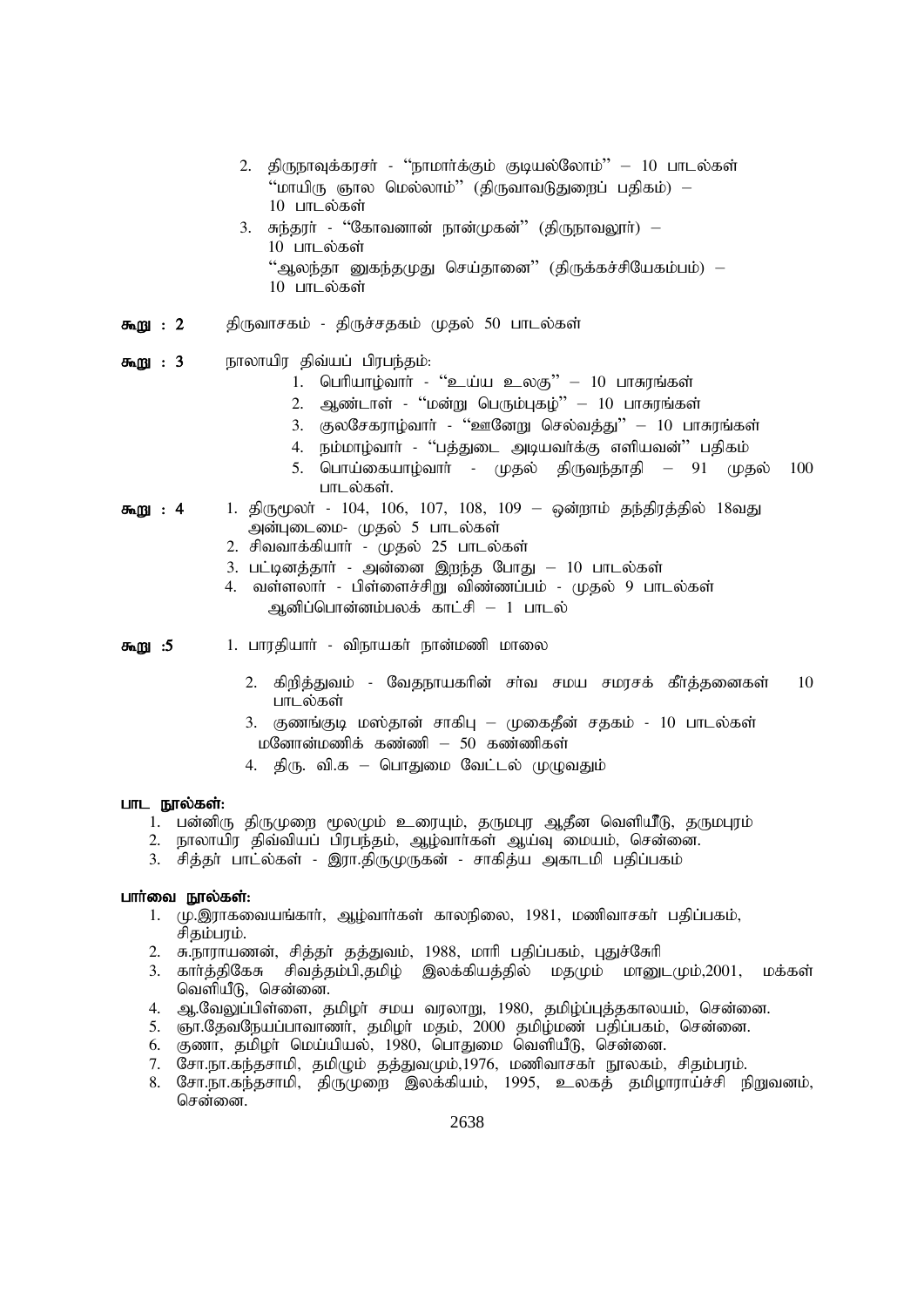# தாள் : 7 இலக்கணமும் மொழியிலும் - சொல்

# நோக்கம்

- $\bm{\hat{y}}$  தமிழ்ச் சொற்களின் அமைப்பையும் அவற்றின் பாகுபாட்டையும் வரலாறு நோக்கிலும் மொழியியல் அடிப்படையிலும் கற்று அறியச் செய்தல் இத்தாளின் நோக்கம். இதன்<br>மூலம் தமிழ்ச் சொற்களின் தன்மையையும் அவற்றின் செயற்பாட்டையும் செயற்பாட்டையும் புரிந்துகொள்ள இயலும்.
- $\overline{f}$ று: 1 தொல்காப்பியம் கிளவியாக்கம்
- **கூறு : 2** தொல்காப்பியம் வேற்றுமையியல், வேற்றுமை மயங்கியல், விளிமரபு
- கூறு : 3 தொல்காப்பியம் பெயரியல், வினையியல்
- கூறு : 4 தொல்காப்பியம் இடையியல், உரியியல்
- **கூறு : 5** தொல்காப்பியம், நன்னூல் ஒப்பீடு, உருபனியல்
	- அ) உருபன் என்பதன் விளக்கம் பாகுபாடுகள் ஒலியனியல் -உருபனியல் உருவகள்.
	- ஆ) உருபன்களைக் கண்டறிய நைடா கூறும் விதிகள் அவற்றிற்கான தமிழ்ச் சான்றுகள்
	- இ) உருபன்களின் வகைகள் கட்டு வடிவம் (Bound form), தனி வடிவம் (Free form), சேர்க்கை உருபன் (Additive morphones), நீக்கல் உருபன்கள் (substractive morphones), பகுதியும் அடியும்  $(Root and Stems)$   $\mathfrak{g}_k$   $\ddot{\mathfrak{s}}$ <sub>6</sub> $\varphi$   $\dot{\mathfrak{g}}$  and  $\ddot{\mathfrak{g}}$  (Derivation and Inflection) தொடருருபன், தொடரா உருபன். தொடரியல் (Syntax): தொகைகளும் தொடர்களும் (Compound and Phrases), உள்வட்டத் தொடர் (Endocentric Contrution), வெளிவட்டத் தொடர் (Exocentric Construction), தொடர்பிணைப்புகள் (Syntactic linkages) – mz;ik cWg;Gfs; (Immediate  $Constituents)$  – அவற்றின் வகைகள் - வாக்கியங்களும் தொடர்களும்.

# பாட நூல்கள்

- 1. சேனாவரையா் உரை, தொல்காப்பியம்- சொல்லதிகாரம் சாரதா பதிப்பகம், சென்னை
- 2. தமிழண்ணல் உரை, தொல்காப்பியம்- சொல்லதிகாரம் சாரதா பதிப்பகம், சென்னை.

#### பார்வை நூல்கள்

- 1. பாவலரேறு ச. பாலசுந்தரனார் (உரை), தொல்காப்பியம் ஆராய்ச்சிக் காண்டிகையுரை, 1988 பெரியார் பல்கலைக்கழக பதிப்புத்துறை, சேலம்.
- 2. மோ.இசரயேல், இலக்கண ஆய்வு பெயர்ச்சொல், 1976 மதுரை.
- 3. மோ.இசரயேல், இலக்கண ஆய்வு வினைச்சொல், 1976 மதுரை.
- 4. மோ.இசரயேல், இடையும் உரியும், 1977 மதுரை.
- 5. பொற்கோ, இலக்கண உலகில் புதிய பார்வை, மூன்று தொகுதிகள், 2001. நியூ செஞ்சுரி புக் ஹவுஸ் பிரைவேட் லிமிடெட், சென்னை.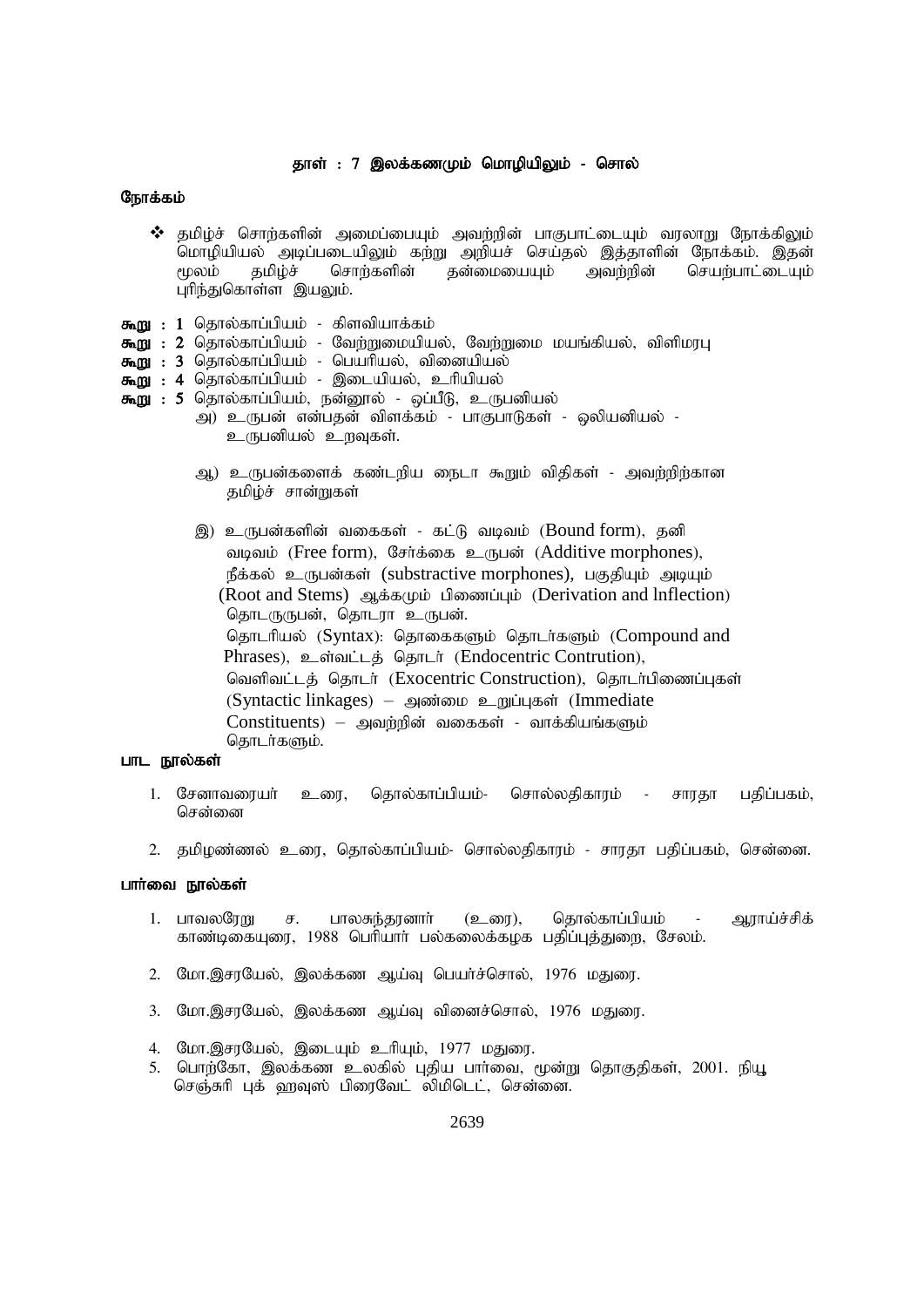- 6. சூ.இன்னாசி, சொல்லியல், 1985. அபிராமி பப்ளிகே'ன்ஸ், சென்ணை.
- 7. சொல்லிலக்கணக் கோட்பாடு 1, தொல்காப்பியம் முதல் பகுதி, 1984.
- 8. செ.வை.சண்முகம், சொல்லிலக்கணக் கோட்பாடு 2, தொல்காப்பியம் இரண்டாம் பகுதி, 1986. அனைத்திந்தியத் தமிழ் மொழியியற் கழகம், அண்ணாமலை நகர்.
- 9. செ.வை.சண்முகம், சொல்லிலக்கணக் கோட்பாடு 3, தொல்காப்பியம் வினையும் இடையும், 1992. மணிவாசகர் பதிப்பகம், சென்னை.
- 10. பா.சங்கரேஸ்வரி, தமிழ் சமஸ்கிருத இலக்கண மரபுகள், பாவை பப்ளிகே'ன்ஸ், சென்னை  $2015$

# தாள் - 8 : இலக்கியத் திறனாய்வு

- $\bm{\hat{B}}$  உலக அளவில் பேசப்படும் கிறனாய்வுக் கோட்பாடுகளை மாணவர்களின் கவனத்திற்கு கொண்டு செல்லுதல்.
- $\clubsuit$  தமிழ்மரபில் உள்ள கோட்பாடுகளையும் இலக்கியங்களையும் புதிய நோக்கத்துடன்<br>கண்டறியச் செய்வதோடு, கற்றுக்கொண்ட கோட்பாடுகளைக் கொண்டு புதிய கற்றுக்கொண்ட கோட்பாடுகளைக் கொண்டு புதிய படைப்பைத் திறனாய்வு செய்யும் திறனை வளர்த்தல்.
- $\boldsymbol{\hat{y}}$  இலக்கியங்கள், இலக்கியப் படைப்புமுறை, இலக்கிய ஆய்வுமுறைகள், திறனாய்வுக் கொள்கைகள்- ஆகியனவர்ளை அறிகல்.
- **கூறு: 1** இலக்கியத் திறனாய்வின் நோக்கம் திறனாய்வாளன் தகுதிகள் -திறனாய்வின் பயன் - இலக்கியக் கொள்கை — திறனாய்வு - இலக்கிய .<br>வரலாறு இவைகட்கிடையேயான உறவுகளும் வேறுபாடுகளும் - தமிழ் மரபுத் திறனாய்வு – உரையாசிரியர்களின் பார்வை. திறனாய்வு வகைகள்: விளக்க $\mu$ தை – விதி $\mu$ றை – மதிப்பீட்டு முறை – அழகியல் முறை – ஒப்பீட்டு முறை
- கூறு: 2 இலக்கிய உணர்ச்சிகள் : கலையியல் உணர்ச்சிகள் நல்லன : ஐவகை உணர்ச்சிகள் குறித்து வின்செஸ்டர் - உணர்ச்சிகளின் ஒத்துணர்வு — கலையுணர்வும் சுவையுணர்வும் தொல்காப்பியர் கூறும் மெய்ப்பாடுகள்: பொது அறிமுகம் கர்பனை: பொது விளக்கம் - அடிசன், வில்லியம் டெய்லா், வோ்ட்ஸ் வொர்த், கோல்ரிட்ஜ், ஐ.ஏ. ரிச்சர்ட்ஸ், வின்செஸ்டர் முதலியோர் கூறும் விளக்கங்கள் - கற்பனை வகைகள்: படைப்புக் கற்பனை - இயைபுக் கற்பனை – கருத்து விளக்கக் கற்பனை – வெறுங் கற்பனை – தமிழ் இலக்கண நூல்களில் கற்பனை குறித்த செய்திகள்.
- கூறு: 3 அறிவியல் அணுகுமுறை : அறிவியலும் இலக்கியமும் காலம், இடம் பற்றிய சாா்பியல் கோட்பாடுகள் - இலக்கியத்தில் இவற்றைப் பொருத்திக் காணுகல்.
- **கூறு: 4** சமுதாயவியல் திறனாய்வு: அடிப்படைகள் சமுதாயப் பின்புலம் -இலக்கியத்தில் சமுதாயச் சித்தரிப்பு – சமுதாய மதிப்புகள் - சமுதாயச் சிக்கல்கள் - சமுதாய மாற்றம். வரலாற்றியல் அணுகுமுறை : வரலாறு – மாற்றங்கள் இலக்கியத்தை வரலாற்று அடிப்படையில் நோக்குதல் : காலச்சூழல், வரலாற்றுச் சூழலும் இலக்கிய வடிவங்களும் - இலக்கியத்தின் வரலாறு காணுதல்.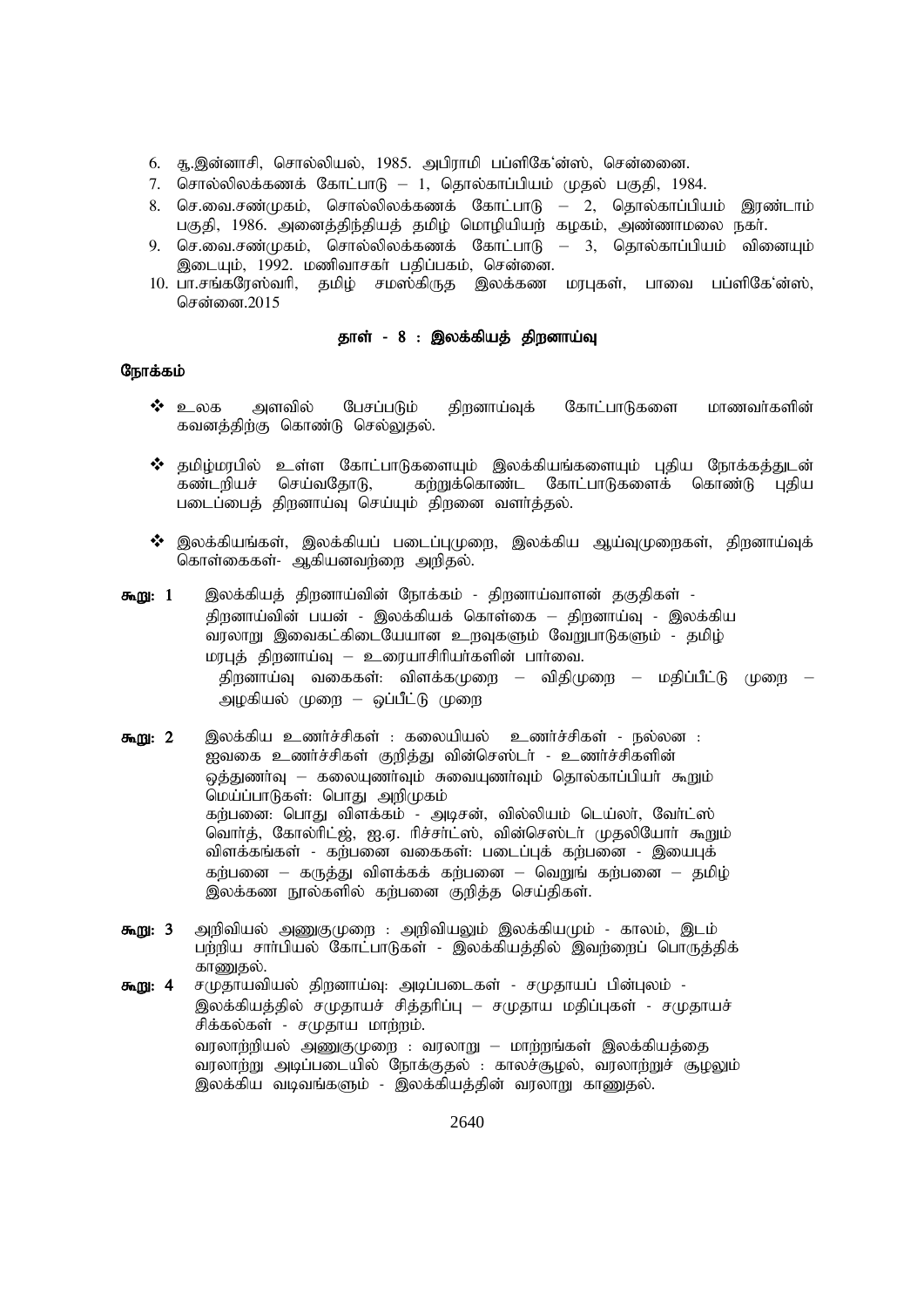கூறு: 5 இலக்கிய இயக்கங்கள் : செவ்வியல் - புனைவியல் - நடப்பியல் -குறியீட்டியல், படிமவியல் - இவற்றின் பொது இயல்புகளை அறிதல் -இலக்கியத் திறனாய்வியல் இவற்றைப் பயன்படுத்துதல். நவீனத் திறனாய்வு அணுகுமுறைகள் : உருவியல் - அமைப்பியல் - பின் .<br>அமைப்பியல் - பெண்ணியம் - தலித்தியம் - பின் நவீனத்துவம் முதலிய அணுகுமுறைகள் குறித்த அடிப்படைச் செய்திகளை அறிதல்.

#### பாட நூல்கள்

- 1. வரதராசன்.மு., இலக்கியத் திறன், பாரி நிலையம், சென்னை.
- 2. ஞானமூர்த்தி,தா.ஏ. இலக்கியத் திறனாய்வியல், தமிழின்பம், கோவை.
- 3. நடராசன், தி.சு., திறனாய்வுக்கலை, நியூ செஞ்சுரி புக் ஹவுஸ், சென்னை.

#### பார்வை நூல்கள்

- 1. அ.ச.ஞானசம்பந்தன், இலக்கியக் கலை, தென்னிந்திய சைவ சித்தாந்த நூற்பதிப்புக் கழகம், திருநெல்வேலி, 1964.
- 2. க.கைலாசபதி, சமூகவியலும் இலக்கியமும், நியூ செஞ்சுரி புக் ஹவுஸ் பிரைவேட் லிமிடெட், சென்னை 1979.
- 3. ந.பிச்சமூர்த்தி, இலக்கிய இயக்கங்கள், 1980. சக்தி வெளியீடு, சென்னை.
- 4. எம்.ஏ நு. மான், மார்க்சியமும் இலக்கியக் கிறனாய்வும், அன்னம் (பி) லிமிடெட்,  $1987$ , சிவகங்கை.
- 5. பக்தவத்சலபாரதி, பண்பாட்டு மானிடவியல், மணிவாசகர் பதிப்பகம், சென்னை, 1990.
- 6. மு.வரதராசன், மு.இலக்கிய மரபு, பாரி நிலையம், சென்னை.
- 7. சு.பாலச்சந்திரன், இலக்கியத் திறனாய்வு, நியூ செஞ்சுரி புக் ஹவுஸ் பிரைவேட் லிமிடெட், சென்னை 2012.
- 8. உ.கருப்பத்தேவன், இலக்கியத் திறனாய்வியலும் இலக்கிய இயக்கக் கொள்கைகளும், கற்பகவள்ளி பதிப்பகம், மதுரை,2017.

## தாள் - 9 இலக்கியமும் ஆளுமை வளர்ச்சியும்

- $\bm{\hat{P}}$  உலகமயமாகிவரும் இன்றையச் சூழலில் மாணவர்களுக்கு ஊக்கமுடைமை, துணிவுடைமை, காலந்தவறாமை, முடிவெடுத்தல், செயல்படுதல், நேர்மை, ஒழுக்கம் முதலான ஆளுமைப் பண்புகளை இலக்கியத்தின் வழி கற்பித்து மாணவர்களின் ஆளுமை வளர்ச்சியை மேம்படுத்தல்.
- $\boldsymbol{\hat{y}}$  இலக்கியத்தில் உள்ள ஆளுமைப் பண்புகளை மாணவர்களுக்கு கண்டறியச் செய்தல்.
- கூறு : 1 பழந்தமிழ் இலக்கியங்களான பத்துப்பாட்டு, எட்டுத்தொகை நூல்களில் காணப்படும் வீரம், ஈரம், கடமை, ஒழுக்கம் முதலான ஆளுமைப் பண்புகளைத் தொகுத்துக் காட்டுதல்
- **கூறு : 2** பதினெண் கீழ்க்கணக்கு நூல்களில் வினை, வினை செயல்வகை, வினைத்திட்பம், முடிவெடுக்கும் திறன், ஒழுக்கம், காலம், காலமேலாண்மை, நட்பு போன்ற ஆளுமைப் பண்புகளைத் தொகுத்து விளக்குகல்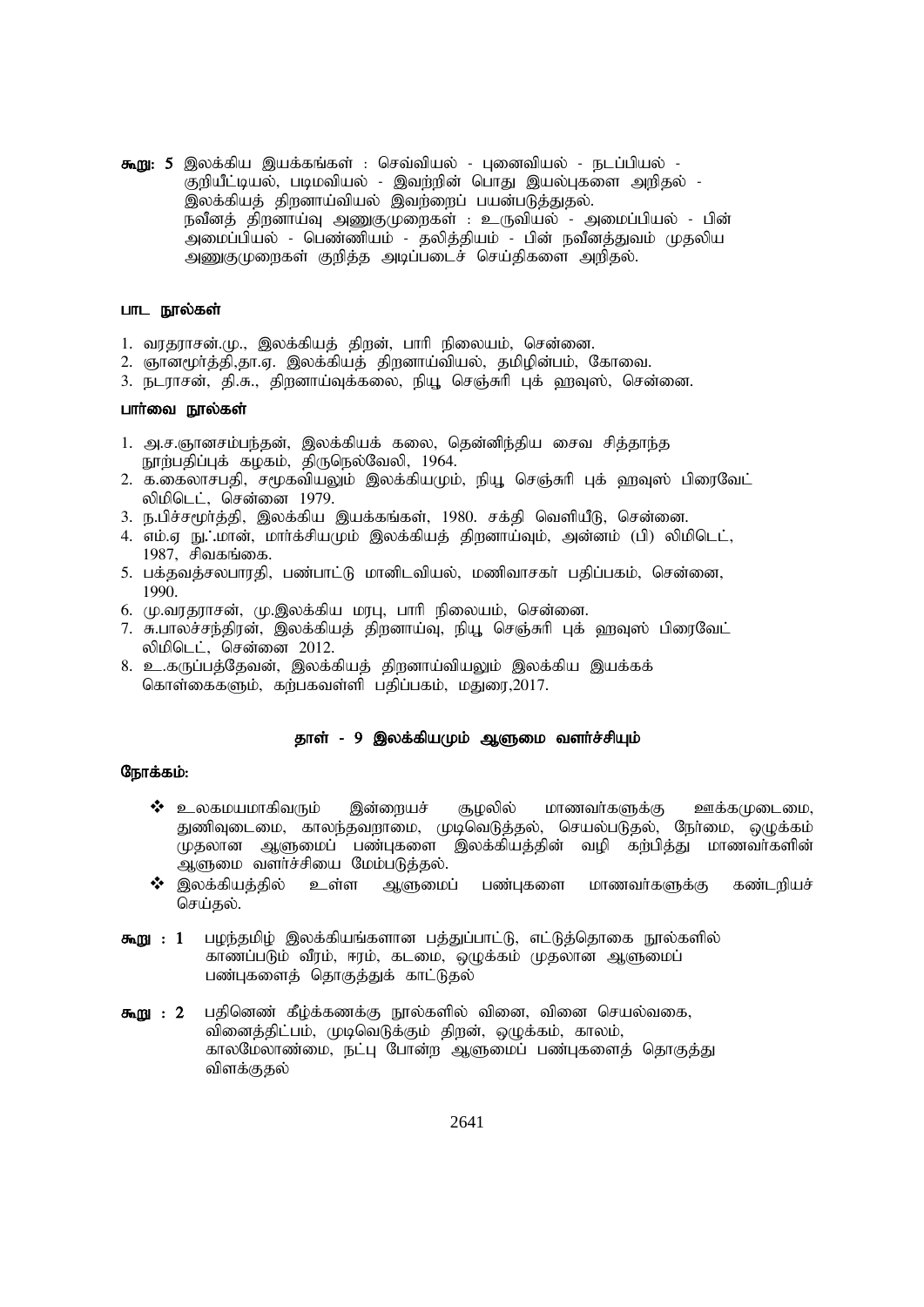- சிலம்பு, மணிமேகலை, கம்பராமாயணம் ஆகிய காப்பியங்களில் கூறு: 3 காணப்படும் ஆளுமைப் பண்புகளைக் கண்டறிந்து மாணவர்களை மேம்படுத்தல்
- கூறு: 4 பாரதி, பாரதிதாசன் கவிதைகளில் காணப்படும் ஆளுமைப் பண்புகளைக் கண்டரிந்து மாணவர்களுக்கு விளக்குதல்.
- இன்றைய இலக்கியங்களில் புலப்படும் ஆளுமைப் பண்புகளைக் கூறு: 5 காணுதல் - வானம்பாடி, எழுத்து, முற்போக்கு இயக்க கவிதைகளில் காணலாகும் ஆளுமைத் திறன் குறித்த செய்திகளைத் தொகுத்துக் காட்டல்.

#### பார்வை நூல்கள்:

- 1. வெற்றி தரும் ஆளுமை ஆற்றல், நா்மதா பதிப்பகம், சென்னை
- 2. சுப்பராயலு, கால மேலாண்மை, மணிவாசகர் பதிப்பகம், சென்னை.
- 3. எஸ்.சுந்தரசீனிவாசன், ஆளுமை மேம்பாடு, தாமரை பப்ளிகே'ன்ஸ்(பி) லிட், சென்னை.
- 4. போ.சக்கியமர்க்கி, சங்க இலக்கியமும் ஆளுமை வளர்ச்சியம், பல்லவி பகிப்பகம்,  $F$ ோ $T$  $R$ .

#### விருப்பப்பாடம்

#### தாள் 10 நாட்டுப்புறவியல்

- ❖ நாட்டுப்புறவியல் வழக்காறுகளை அறிமுகம் செய்தல், நாட்டுப்புற இலக்கிய வகைகளை அரிகல். நாட்டுப்புறவியல் கோட்பாடுகளைக் கர்றல், நாட்டுப்பு மக்களின் வாழ்வியல் கூறுகளை அறிவியலோடு காணுதல்.
- ❖ தமிழர்களின் பண்பாட்டை மாணவர்களுக்கு எடுத்துக் கூறுவதோடு, நாட்டுப்புறவியலின் கோட்பாட்டு நெறிகளை மாணவர்களுக்கு தெரிவித்தல்.
- $\bm{\hat{3}}$  நாட்டுப்பு இலக்கியங்கள், கலைகள் ஆகியவர்ளை கொகுத்து, பாதுகாக்க வேண்டிய அவசியத்தை மாணவர்களுக்கு அறிவுறுத்தல்
- வாய்மொழி இலக்கியத்தின் தொன்மை நாட்டுப்புறவியல் கூறு: 1 வரைவிலக்கணம் - நாட்டுப்புறவியல் நாட்டார் வழக்காற்றியல் சொல்லாக்கங்கள் - நாட்டார் யார்? என்ற விவாதம் வாய்மொழி அல்லாதன – நாட்டுப்புற நிகழ்த்து கலைகள் - நாட்டுப்புற பழக்க வழக்கங்கள்
- அ) நாட்டுப்புற இலக்கியமும் எழுத்திலக்கியமும் கூறு: 2 ஆ) நாட்டுப்புறவியலும் சமூகவியலும் இ) நாட்டுப்புறவியலும் உளவியலும்
	-
	- ஈ) நாட்டுப்புறவியலும் வரலாறும்
	- உ) நாட்டுப்புறவியல் விளையாட்டுகள்
	- ஊ) நாட்டுப்புறவியல் மருத்துவம்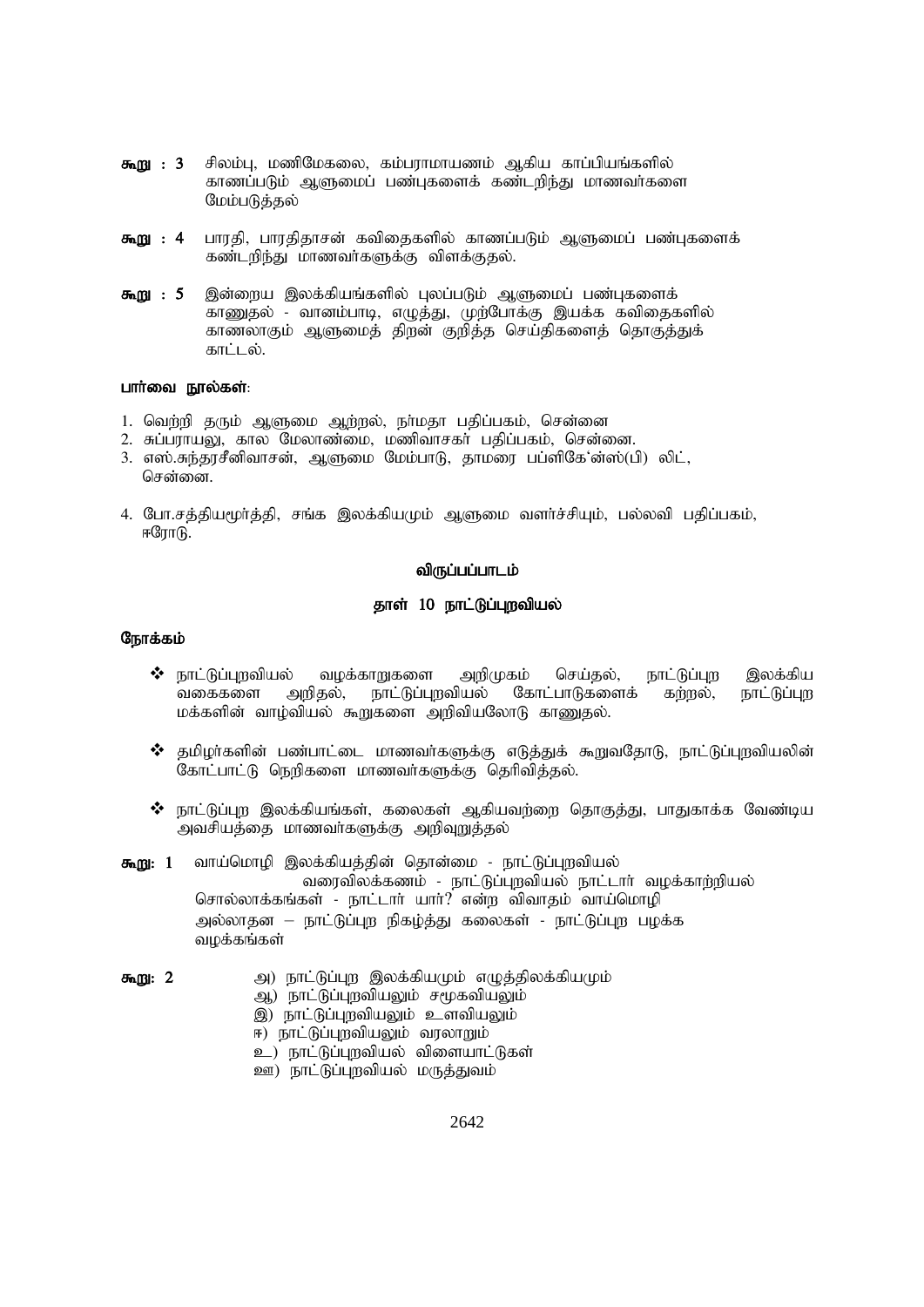- **கூறு: 3** நாட்டுப்புற இலக்கியங்களை வகைப்படுத்துவதற்கான அடிப்படைகள் -நாட்டுப்புறப்பாடல்கள் வகைமை - நாட்டுப்புறக்கதைப்பாடல்கள் வகைமை -நாட்டுப்புறக்கதைகள் வகைமை – பழமொழிகள் - விடுகதைகள் .<br>அகியவர்றின் வகைப்பாடுகள் - வகைமை வாரியாக மேற்கொள்ளப்பட்ட அய்வகள் - அய்வப் போக்குகள்
- **கூறு: 4** சமூகக் கதைப் பாடல் வகைகள் கதைப் பாடல்களில் காவியக் கூறுகளை ஆராய்தல் - காவியங்கள் தோன்ற நாட்டுபுறக்கதைப் பாடல்கள் அடிப்படையாய் அமைதல் - கதைபாடல்களில் காவியங்களின் உறுப்புக்களைப் பொருத்திப் பார்த்தல். சமூகக் கதைப்பாடலில் மரபுக் கூறுகளைக் காணுகல்.
- **கூறு: 5** கோட்பாட்டு ஆய்வுகளின் தேவை வரலாற்று நிலவியல் கோட்பாடு பற்றிய விளக்கம் - தமிழ் நாட்டுப்புறக் கதை ஆய்வுகளில் பயன்படுத்துதல் - நிகழ்த்துகலைக் கோட்பாடு – பனுவல் - நிகழ்வு சூழல் - தெருக்கூத்து, கதைப்பாடல்களை நடித்துக்காட்டுதல் - வரலாற்று  $\mathring{L}(\mathfrak{h})$ ருவாக்கக் கோட்பாடு - இலட்சியக் கோட்பாடு – அமைப்பியல் கோட்பாடு – பண்பாட்டுக் கோட்பாடு - சூழ்நிலைக் கோட்பாடு

#### பாட நூல்கள்:

- 1. சு.சக்திவேல், நாட்டுப்புறவியல் ஆய்வு, தாமரை பதிப்பகம்.
- 2. தே.லூர்து, நாட்டார் வழக்காற்றியல் சில அடிப்படைகள், நாட்டார் வழக்காற்றியல் ஆய்வு மையம், பாளையங்கோட்டை
- 3. சு.சண்முகசுந்தரம் நாட்டுப்புறவியல் ஓர் அறிமுகம், மணிவாசகர் பதிப்பகம்

# பார்வை நூல்கள்:

- 1. சரஸ்வதி வேணுகோபால், நாட்டுப்புறவியல் கோட்பாடு ஆய்வுகள், தாமரை வெயியீடு, மதுரை.
- 2. ச.வே.சுப்பிரமணியன், தமிழில் விடுகதைகள், உலகத் தமிமாராய்ச்சி நிறுவனம், சென்னை
- 3. க.காந்தி, தமிழர் பழக்க வழக்கங்களும் நம்பிக்கைகளும்,  $\epsilon$ லகத் தமிழாராய்ச்சி நிறுவனம், சென்னை.
- 4. ஆறு இராமநாதன், நாட்டுப்புறக் கலைகள், மெய்யப்பன் தமிழாய்வகம், சிதம்பரம்,  $2001$
- 5. ஏ.என்.பெருமாள், தமிழக நாட்டுப்புறக் கலைகள், உலகத் தமிமாராய்ச்சி நிறுவனம், சென்னை,
- 6. வி.சரஸ்வதி, நாட்டுப்புறப் பாடல்களில் சமூக ஒப்பாய்வு, மதுரை காமராசர் பல்கலைக்கமக வெளியீடு.
- 7. பா.சுபாஷ் போஸ், நாட்டார் சிந்து கதைப் பாடல்கள், பாவை பப்ளிகேஷன்ஸ், சென்னை - 2014.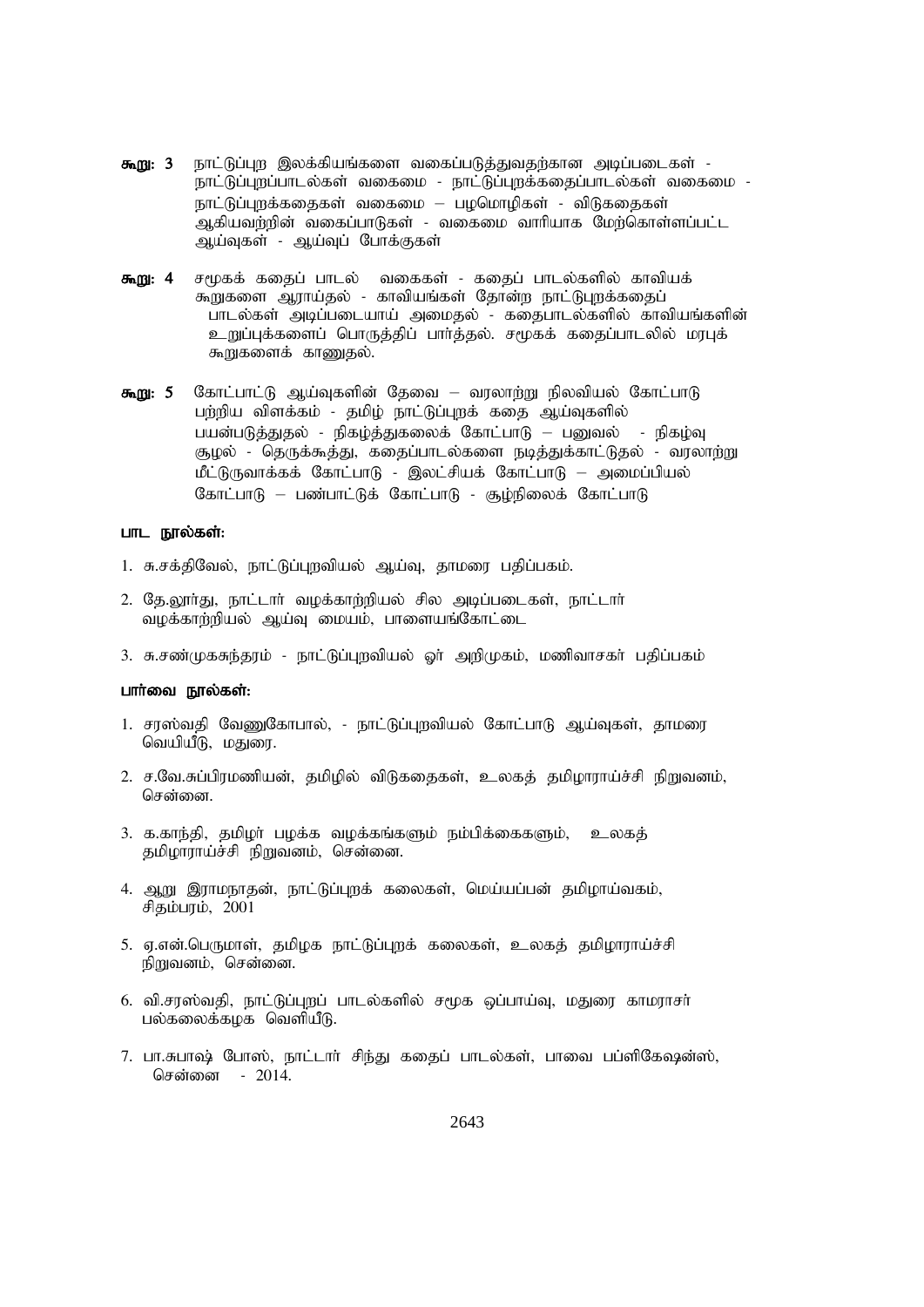# $L(f)$ வம் 3

#### தாள் 11 : காப்பிய இலக்கியம்

#### நோக்கம்

- $\boldsymbol{\hat{P}}$  தமிழ்க் காப்பியங்களின் தோற்றமும் வளர்ச்சியும் குறித்துத் தெரிதல், .<br>காப்பியங்களின் வகை, தொகை, பொருண்மை, தமிழ்க் காப்பிய இயல்பு, மரபு குறித்துத் திறனாய்வு செய்தல்.
- $\boldsymbol{\hat{}}$  கதை மாந்தா் பண்பு நலனை உளவியல் நோக்கில் காணல், காப்பிய கால மக்களின் வாழ்வியலைக் கண்டறிதல், இலக்கியச் சுவையுணர்தல்.
- $\boldsymbol{\hat{v}}$  தமிழ்க் காப்பியத்தை புராணத்தின் வரலாற்றோடு மாணவா்களுக்கு கற்றுத் குருகல்.
- **கூறு 1 :** சிலப்பதிகாரம் மதுரைக் காண்டம்
- **கூறு 2** : (அ) சீத்தலைச் சாத்தனார் மணிமேகலை பதிகம் முதலாக துயிலெழுப்பிய காதை வரை உள்ள முதல் 7 காதைகள் மட்டும். (ஆ) திருத்தக்கதேவர் - சீவக சிந்தாமணி – காந்தர்வதத்தையார் இலம்பகம்.
- **கூறு 3 :** சும்பராமாயணம் கிட்கிந்தா காண்டம் பம்பைப் படலம், அனுமப் படலம், நட்புக்கோட் படலம், கலன்காண் படலம், வாலி வதைப் படலம்
- $\delta$ று 4 : (அ) பெரியபுராணம் கண்ணப்ப நாயனார் புராணம். (ஆ) பரஞ்சோதியாரின் திருவிளையாடற் புராணம் - திருவாலவாய்க் காண்டம் - மண் சுமந்த படலம் (114 பாடல்கள்).
- **கூறு 5 :** உமறுப்புலவா் சீறாப்புராணம் விலாதத்துக் காண்டம் நாட்டுப் படலம்  $(1 \quad \text{(} \mu \text{B} \vec{\omega})$  56 பாடல்கள்). தேம்பாவணி – வளன் சனித்த படலம் (1 முதல் 61 பாடல்கள்).

#### பார்வை நால்கள்:

- 1. வ.சுப. மாணிக்கம், காப்பியப் பார்வை, மணிவாசகர் பதிப்பகம், சென்னை.
- 2. கி.வா. ஜகந்நாதன், தமிழ்க் காப்பியங்கள், அமுத நிலையம்.
- 3. து. சீனிச்சாமி, தமிழ்க் காப்பியக் கொள்கை தமிழ்ப் பல்கலைக்கழகம் தஞ்சாவூர்.
- 4. இரா. காசிராசன் , உலகக் காப்பியங்கள் தமிழ்ப் பதிப்பகம், சென்னை.
- 5. அ.ச. ஞானசம்பந்தன், கம்பன் ஒரு புதிய பார்வை வானதி பதிப்பகம், சென்னை.
- 6. எஸ். இராமகிருஷ்ணன், சிறியன சிந்தியாதான் மீனாட்சி புத்த நிலையம், மதுரை.
- 7. ச.வே. சுப்பிரமணியன், கம்பன் இலக்கிய உத்திகள், தமிழ்ப் பதிப்பகம், சென்னை.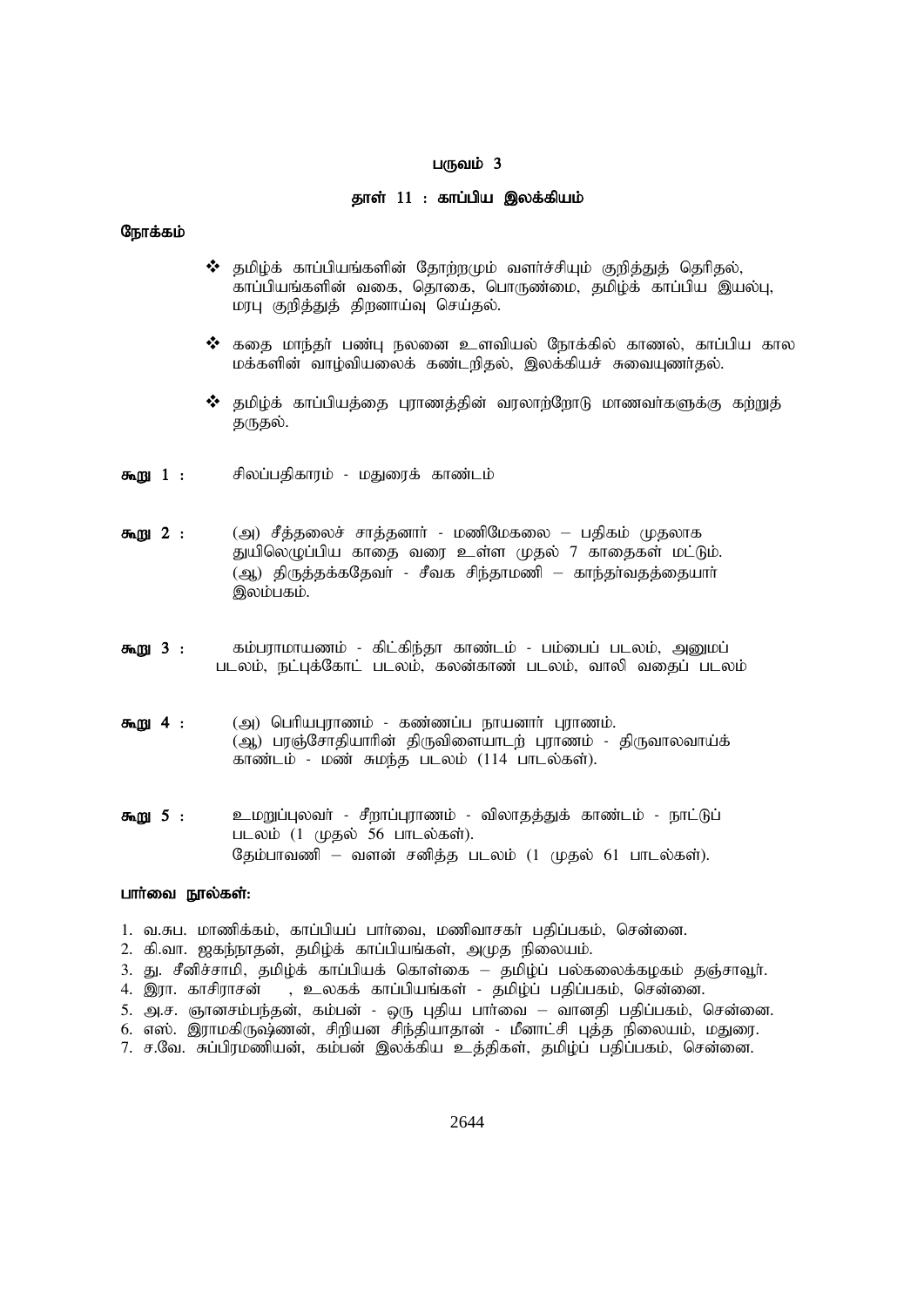# தாள் 12 இலக்கணம் : பொருள் 1 அகமும் புறமும்

#### நோக்கம்:

- $\boldsymbol{\hat{\cdot}}$  பண்டைத் தமிழ் இலக்கிய அக, புற மரபுகளை இலக்கண நூல்வழி அறியச் செய்தல்.
- $\clubsuit$  இலக்கியச் சான்றுகளுடன் அக, புற இலக்கணங்களை எடுத்துக் கூறுதல்.
- $\clubsuit$  பொருளிலக்கணம் பழந்தமிழரின் இயற்கையோடு ஒன்றிய வாழ்க்கை நெறிகளை எடுத்துக் கூறுவதை தெளிவுபடுத்துதல்
- **கூறு 1** : தொல்காப்பியம் அகத்திணையியல்
- **கூறு 2 :** தொல்காப்பியம் புறத்திணையியல்<br>**கூறு 3 :** தொல்காப்பியம் களவியல்
- 
- **கூறு 3 :** தொல்காப்பியம் களவியல்<br>**கூறு 4 :** தொல்காப்பியம் கற்பியல் **கூறு 4 :** தொல்காப்பியம் - கற்பியல்<br>**கூறு 5 :** தொல்காப்பியம் - பொருளி
- தொல்காப்பியம் பொருளியல்

#### பாட நூல்கள்:

- 1. தொல்காப்பியம் பொருளதிகாரம், இளம்பூரணர் உரை. சாரதா பதிப்பகம், சென்னை
- 2. தொல்காப்பியம் பொருளதிகாரம், நச்சினார்க்கினியர் உரை, சாரதா பதிப்பகம்,
- சென்னை
- 3. தொல்காப்பியம் பொருளதிகாரம், தமிழண்ணல் உரை. மணிவாசகர் பதிப்பகம், சென்னை.

#### பார்வை நூல்கள்:

- 1. பாவலரேறு ச. பாலசுந்தரனார் (உரை),தொல்காப்பியம் ஆராய்ச்சிக் காண்டிகையுரை, 1988 பெரியார் பல்கலைக்கழக பதிப்புத்துறை, சேலம்.
- 2. மு. அருணாசலம் பிள்ளை, தொல்காப்பியம் அகத்திணையியல் உரைவளம், பதிப்புத்துறை, மதுரை காமராசர் பல்கலைக்கழகம், மதுரை.
- 3. க. வெள்ளைவாரணனார், தொல்காப்பியம் உரைவளம் புறத்திணையியல் : களவியல், கற்பியல், பொருளியல் (4 நூல்கள்), பதிப்புத்துறை, மதுரை காமராசர் பல்கலைக்கழகம், மதுரை.
- 4. ச. சோமசுந்தர பாரதியார், தொல்காப்பியம், பொருட்படலப் புத்துரை புறத்திணையியல்.

#### தாள் 13 : உரையாசிரியா்களும் உரைநெறிகளும்

- $\bm{\hat{X}}$  உரையின் தோற்றம், வளர்ச்சி குறித்து மாணவர்களுக்கு எடுத்துக் கூறல்.
- $\bm{\hat{v}}$  உரையாசிரியர்களின் உரைத்திறன்கள், சிறப்புகளைக் கற்பித்தல்.
- $\boldsymbol{\hat{B}}$  திறனாய்வின் முன்னோடிகளாக உரையாசிரியா்கள் விளங்கியமையை உணா்த்துதல்
- **கூறு 1 :** உரையின் தோற்றமும் வளர்ச்சியும் உரையாசிரியர்கள் உரையின் வகைகள் - இலக்கிய வரலாற்றில் உரைகள் பெறும் இடம் -உரையும் உரைநடையும் - உரையும் திறனாய்வும்.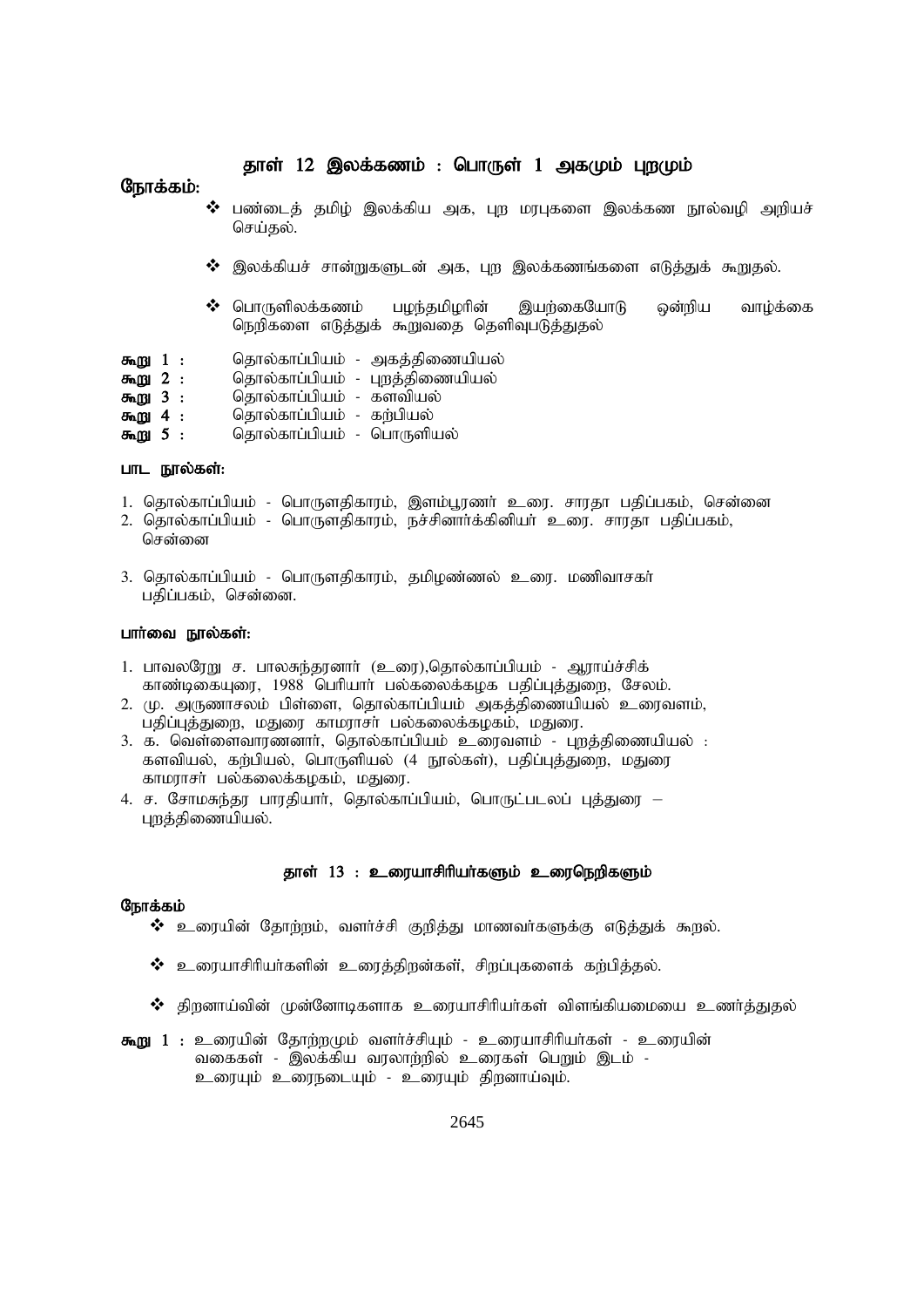தமிழில் தோன்றிய முதல் உரை நூல் - இறையனார் அகப்பொருள் உரை – உரை தோன்றிய கதை – உரையின் இயல்புகள் - முச்சங்க வரலாறு – செய்யுள் நடை – பொருளும் விளக்கமும் - இலக்கணக் குறிப்புகள் உவமைக்களஞ்சியம் - காலத்தின் அடிச்சுவடு

- கூறு 2 : கொல்காப்பிய உரையாசிரியர்கள்: (மதல் உரையாசிரியர் : இளம்பூரணர் (நூல் முமுமைக்கும்)  $G$ சனாவரையா் (சொல்லதிகாரத்திற்கு மட்டும்) பேராசிரியர் (பொருளதிகாரம் - நான்கு இயல்களுக்கு மட்டும்)
- கூறு 3 : திருக்குறள் உரையாசிரியர்கள் திருக்குறள் உரைகள் - பரிமேலழகர் உரை (திருக்குறள்  $(\mu(\mathbb{Q}) \otimes \mathbb{Q} \otimes \mathbb{Q})$ . காப்பிய உரையாசிரியா்கள் : அரும்பதவுரையாசிரியா் - அடியாா்க்கு நல்லாா் (சிலப்பதிகாரம்). .<br>சங்க இலக்கிய உரையாசிரியர்கள் பத்துப்பாட்டு, எட்டுத்தொகை உரைகள்- நச்சினார்க்கினியர் - பத்துப்பாட்டு உரை, கலித்தொகை உரை.
- **கூறு 4 :** சமய நூல் உரையாசிரியர்கள்:
	- 1. நம்பிள்ளை ஈடு உரை திருவாய்மொழி
	- 2. சி.கே. சுப்பிரமணிய முதலியார் பெரியபுராணம்
	- 3. சிவஞான முனிவர் சிவஞானமாபாடியம்
	- 4. மணவாள மாமுனிகள் ஆசாரிய இருதயம்
	- 5. பண்டிதமணி கதிரேசன் செட்டியார் கதிர்மணி விளக்கம் திருப்பாவை

#### **கூறு 5 : இருபதாம் நூற்றாண்டு உரையாசிரியர்கள்**

- 1. உ.வே. சாமிநாத ஐயா் குறுந்தொகை உரை
- 2. பாவாணர் திருக்குறள் மரபுரை
- 3. ரா. ராகவையங்கார் ஆத்திச்சூடி உரை
- 4. ஔவை. துரைசாமிப்பிள்ளை புறநானூற்று உரை
- 5. புலியூர்க்கேசிகன் சிலப்பதிகார உரை

#### பார்வை நூல்கள்

- 1. அரவிந்தன், மு.வை. உரையாசிரியர்கள்: மணிவாசகர் பதிப்பகம், திருத்திய பதிப்பு, சிதம்பரம 1983.
- 2. கதிரேசச் செட்டியார், பண்டிதமணி மு. உரைநடைக்கோவை (இரண்டாம் பகுதி),: பழனியப்பா பிரதா்ஸ் ஏழாம் பதிப்பு, சென்னை 1963.
- 3. சாமிநாதையர், உ.வே. சங்கத் தமிழும் பிற்காலத் தமிழும், தியாகராச விலாசம், சென்னை: மறுபதிப்பு 1971. பக். 153 – 162.
- 4. சுப்பிரமணியம், ச.வே., தா.வே. வீராசாமி, தமிழ் இலக்கியக் கொள்கை ஓா் அறிமுகம் தொகுதி 1.: உலகத் தமிமாராய்ச்சி நிறுவனம், சென்னை 1975, பக்.321 – 404.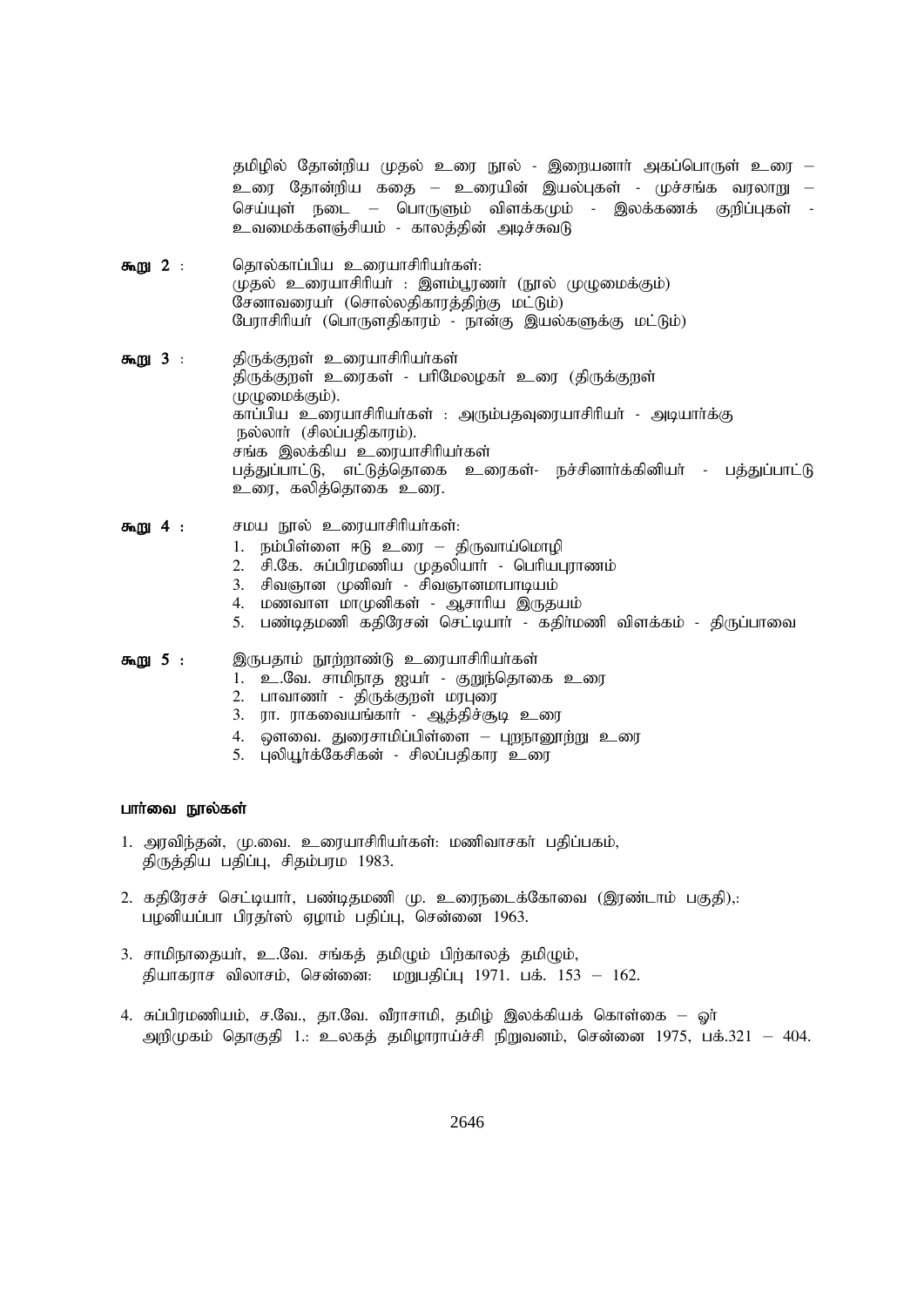- 5. செல்வநாயகம், வி., தமிழ் உரைநடை வரலாறு, இலங்கைப் பல்கலைக்கமகம், 1957, பக்.  $40 - 74$ .
- 6. சுப்பிரமணிய அய்யா், ஏ.வி. தமிழ் ஆராய்ச்சியின் வளா்ச்சி, சென்னை: பாாி நிலையம், பேராதனை: மூன்றாம் பதிப்பு, 1977, பக். 237 – 325.
- 7. தமிழண்ணல், உரை விளக்கு, மீனாட்சி புத்தக நிலையம், மதுரை: முதற்பதிப்பு, 1985.
- 8. பரமசிவானந்தம், அ.மு., தமிழ் உரைநடை, தமிழ்க்கலைப் பதிப்பகம், மூன்றாம் பதிப்பு, 1976, பக். 97 – 125: 165 – 184.
- 9. பாலசுப்பிரமணியன், சி. இலக்கிய அணிகள், சென்னை: பாரி நிலையம், இரண்டாம் பதிப்பு, சென்னை: 1977, பக். 236 – 249.
- 10. மருதாசலக் கவுண்டர், புலமை நூல், கோவை தமிழ்ச் சங்க வெளியீடு, கோயமுத்தூர்:  $1952$ .
- 11. மாணிக்கம், வ.சுப., தொல்காப்பியக் கடல், மணிவாசகர் பதிப்பகம், சிதம்பரம்: தொகை முதற் பதிப்பு, 1987.
- 12. வையாபுரிப் பிள்ளை, எஸ்., தமிழ்ச் சுடர்மணிகள், பாரி நிலையம், சென்னை: நான்காம் பதிப்பு 1968, பக்.1190–201.

#### தாள் 14 : சிற்றிலக்கியம்

- $\mathbf{\hat{P}}$  சிற்றிலக்கியத்தின் தோற்றமும் வளர்ச்சியும் அறிதல்
- $\boldsymbol{\hat{B}}$  பாட்டியல் நூல்களின் அடிப்படையில் சிற்றிலக்கண வகைமைகளை அறிதல்
- $\bm{\hat{P}}$  சிற்றிலக்கிய உத்திகளையும் கொள்கைகளையும் அறிதல், சிற்றிலக்கியச் சுவையுணர்குல்.
- $\boldsymbol{\hat{\cdot}}$  தமிழ் சிற்றிலக்கியத்தின் அமைப்பையும், உள்ளடக்கத்தையும் பற்றி மாணவா்களுக்கு எடுத்துக் கூறல்.
- கூறு : 1 சிற்றிலக்கியம் தோற்றமும் வளர்ச்சியும் சிற்றிலக்கியங்களின் இலக்கணம் - சிற்றிலக்கியங்களின் வகைகள் - உத்திகள் - கொள்கைகள்.
- **கூறு : 2** நந்திக் கலம்பகம் நந்தியின் கொடைச்சிறப்பு பாடல்கள் -பாடல் 5 முதல்  $28$  வரை கலம்பக உறுப்புகள் அமைந்த பாடல்கள் மட்டும். புய வகுப்பு - பாடல் எண் 11, இரங்கல் -13, 49, 76, 77, 85, 107 கார் -17, 47, 101, யானை மறம் -18, 20, பாண் - 27, ஊசல் - 33 காலம் - 40, 104, 105, சம்பிரம் - 48, மதங்கியார் - 74 மறம் - 82, தூது – 110.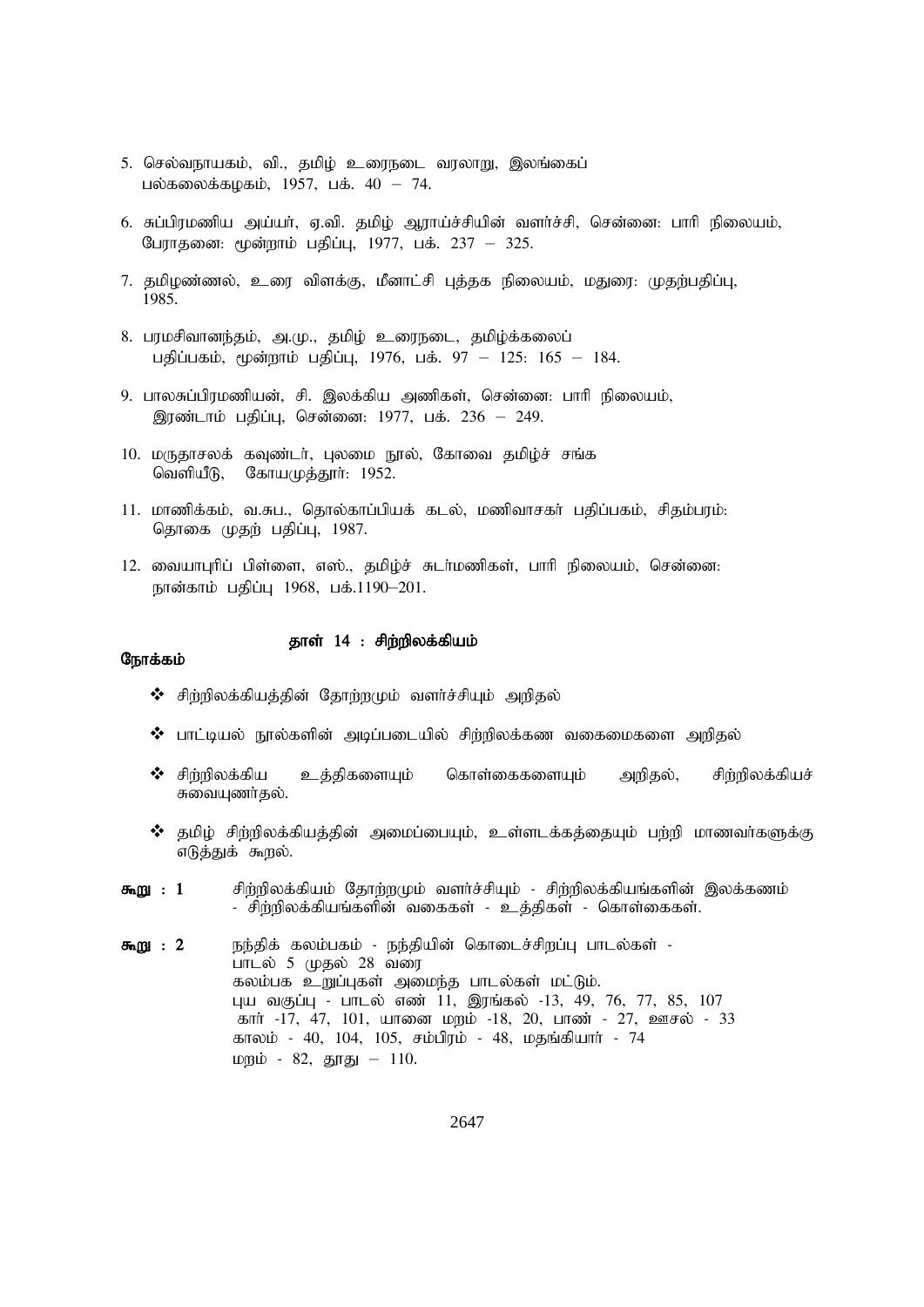| கூறு: 3 | 1) களம் பாடியது – 68 பாடல்கள்<br>2) போர் பாடியது – 31 பாடல்கள்<br>குமரகுருபரா் - மீனாட்சியம்மைப் பிள்ளைத் தமிழ்<br>(ஒவ்வொரு பருவத்திற்கும் முதல் ஐந்து பாடல்கள்) |
|---------|------------------------------------------------------------------------------------------------------------------------------------------------------------------|
| கூறு: 4 | திரிகூடராசப்பக் கவிராயா் - திருக்குற்றாலக் குறவஞ்சி (சிங்கன், சிங்கி<br>உரையாடல் நீங்கலாக)                                                                       |
| கூறு: 5 | முக்கூடற்பள்ளு (நாற்று நடவுப் பாடல் நீங்கலாக)<br>அழகா் கிள்ளைவிடு தூது — முழவதும்<br>ஓட்டக்கூத்தர் - குலோத்துங்கச் சோழன் உலா - முழவதும்                          |

#### பாடநூல்கள் :

- 1. ஓட்டக்கூத்தா் மூவருலா உரையாசிரியா் டாக்டா்.துரை.இராசாராம் முல்லை நிலையம் சென்னை  $-17$ .
- 2. சயங்கொண்டார், கலிங்கத்துப்பரணி திருமகள் நிலையம், சென்னை.
- 3. அழகா் கிள்ளைவிடு தூது சைவ சித்தாந்த நூற்பதிப்பு கழக வெளியீடு, சென்னை.
- 4. வித்துவான் சோ.அருணாசல தேசிகர் உரை, நந்திக் கலம்பகம் முல்லை நிலையம் சென்னை - 17.

#### பார்வை நூல்கள்

- 1. ந.வீ.செயராமன், சிற்றிலக்கியச் செல்வம், மணிவாசகர் பதிப்பகம், சிதம்பரம்.
- 2. ந.வீ.செயராமன், சிற்றிலக்கியத் திறனாய்வு, மணிவாசகா் பதிப்பகம், சிதம்பரம்
- 3. சிற்றிலக்கியச் சொற்பொழிவுகள், கழக வெளியீடு
- 4. பன்னிரு பாட்டியல், கழக வெளியீடு
- 5. முத்துச் சண்முகன், நிர்மலா மோகன், சிற்றிலக்கியங்களின் தோற்றமும் வளர்ச்சியும், முத்துப் பதிப்பகம், மதுரை.

பேச்சாளரின் அங்க அசைவுகள் முதலியன.

# விருப்பப்பாடம் தாள் :  $15$  பேச்சுக்கலை (தமிழ் அல்லாத பிற பாட மாணவர்களுக்குரியது)

|         |  | $\bm{\hat{\cdot}}$ மேடையிலும் பிற தொடர்பு ஊடகங்களிலும் தயக்கமின்றிச் சரளமாகப் பேசப் |
|---------|--|-------------------------------------------------------------------------------------|
|         |  | பயிர்சி பெறல்.                                                                      |
|         |  | $\clubsuit$ மொழியை தெளிவாக உச்சரிக்கும் திறனை வளர்த்தல்.                            |
| கூறு: 1 |  | பேச்சுக்கலை – ஓர் அறிமுகம் - சிறந்த பேச்சாளர்கள் அறிமுகம்.                          |
| கூறு: 2 |  | பல்வேறு வகைப்பட்ட உரைகளின் அறிமுகம் - வரவேற்புரை —                                  |
|         |  | தொடக்க உரை தலைமை உரை, வாழ்த்துரை, ஆசியுரை, ஏற்புரை,                                 |
|         |  | தொகுப்புரை, நன்றியுரை, தீர்மான உரை.                                                 |
| கூறு:3  |  | பேச்சின் தயாரிப்பு — பேச்சின் தொடக்கம் - வளர்ச்சி — முடிவு —                        |
|         |  | மேடை நாகரிகம் இடையூறுகளை எதிர் கொள்ளும் முறைகள்,                                    |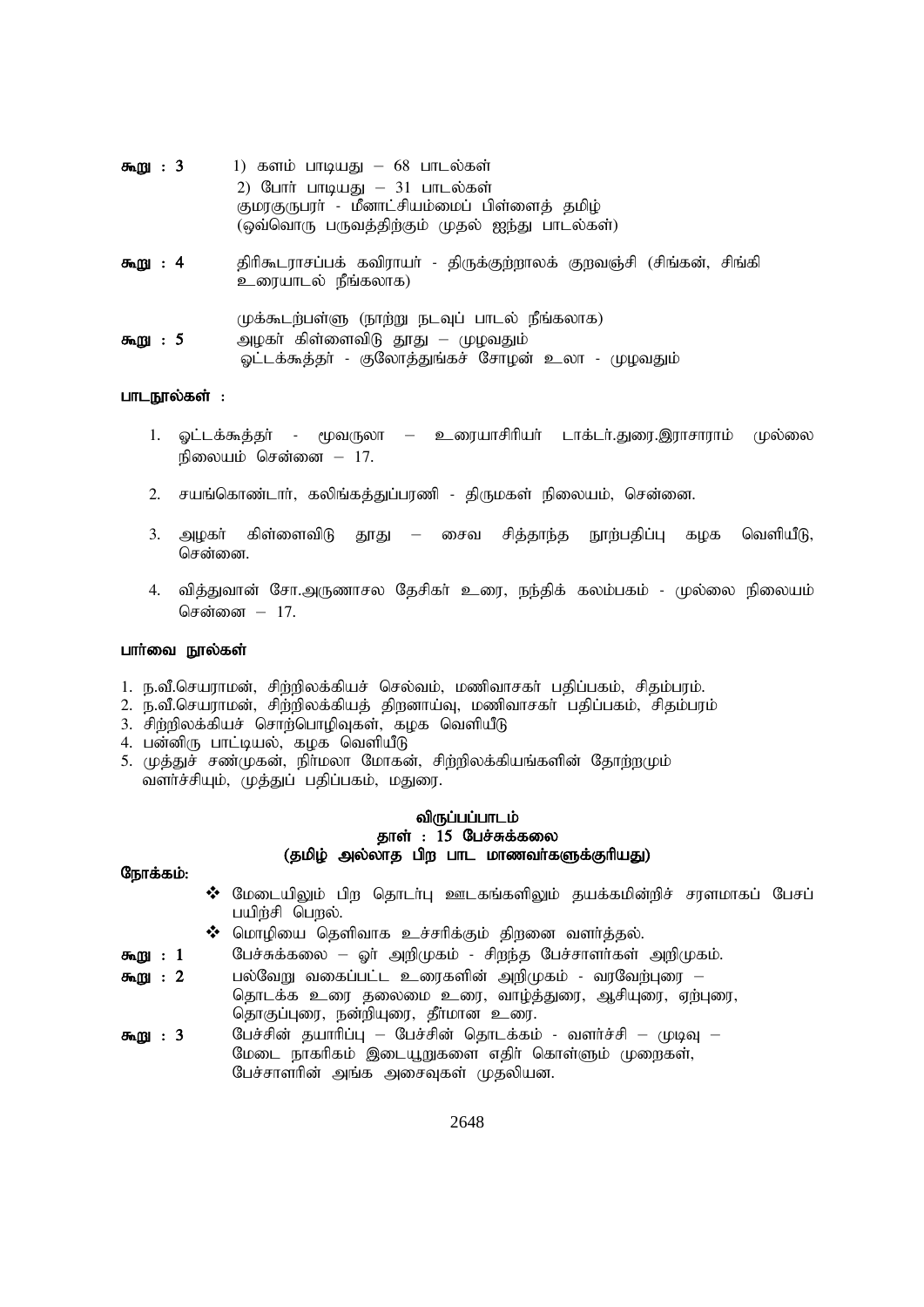- $\delta \mathbf{m}$  $\mathbf{m}$  : 4 சொல்வளம் - ஒலிப்பு முறைகள் - ஏற்ற இறக்கம் - மெய்ப்பாடுகள் -அவையறிதல்.
- தனிப்பேச்சு வழக்காடு மன்றம் பட்டி மன்றம். கூறு: 5

#### பார்வை நூல்கள்:

- 1. அ.கி. பரந்தாமனார் பேச்சாளராக
- 2. குமரி ஆனந்தன், நீங்களும் பேச்சாளராகலாம்
- 3. தமிழண்ணல், உங்கள் தமிழைத் தெரிந்து கொள்ளுங்கள்
- 4. தெய்வசிகாமணி ஆசாரியார், மேடைக்கலை
- 5. கலைஞர் மு. கருணாநிதி, பேச்சாளர் ஆனது எப்படி?
- 6. அறந்தை நாராயணன், மேடையில் பேசலாம் வாருங்கள்
- 7. டி.எம். காளியப்பா, மேடையில் பேசுவது எப்படி?
- 8. திருவாளன், கூட்டத்தில் பேசுவது எப்படி?
- 9. Wifred, W.S. Effective Speaking
- 10. சக்திபெருமாள், பட்டி மன்றம், வழக்காடு மன்றம்
- 11. முத்துக்கணபதி, பேசுவது எப்படி?

#### பருவம் - 4

#### தாள் 16 - இக்கால இலக்கியம்

#### நோக்கம்:

- $\boldsymbol{\cdot}$  நவீன இலக்கியங்களின் அடிப்படைகளை அறிதல், இலக்கியங்களின் சமூக பயன்களை அறிதல்.
- ❖ கவிதை, புதினம், சிறுகதை, நாடகம், கட்டுரை ஆகிய படைப்புகளை பரந்துபட்ட புலமையோடு கற்பித்தல்.
- $\clubsuit$  இக்கால இலக்கியத்தின் அமைப்பு, கோட்பாடுகள், படைப்பாக்கத்தை மாணவர்களுக்கு கொண்டு செல்லுதல்.

# கூறு : 1 கவிதை

| 1. பாரதி      | - குயில் பாட்டு                |
|---------------|--------------------------------|
| 2. பாரதிதாசன் | - பாண்டியன் பரிசு              |
| 3. கண்ணதாசன்  | - தைப்பாவை                     |
| 4. வைரமுத்து  | - இந்தப் பூக்கள் விற்பனைக்கல்ல |
| 5. இளங்கோ     | - மதுரை அரசி                   |

#### கூறு : 2 சிறுகதை

- 1. கல்கி கல்கி முத்திரைக் கதைகள
- 2. ஜெயகாந்தன் உண்மை சுடும்

# கூறு : 3 நாவல்

- பத்மாவதி சரித்திரம் 1. மாதவையா
- 2. ராஜம் கிருஷ்ணன் பாதையில் பதிந்த அடிகள்
- 3. சூர்யகாந்தன் - பூர்விகபூமி

#### கூறு : 4 உரைநடை

- 1. ரா.பி.சேதுப்பிள்ளை தமிழின்பம்
- 2. ம.திருமலை - இனிய காண்க,

2649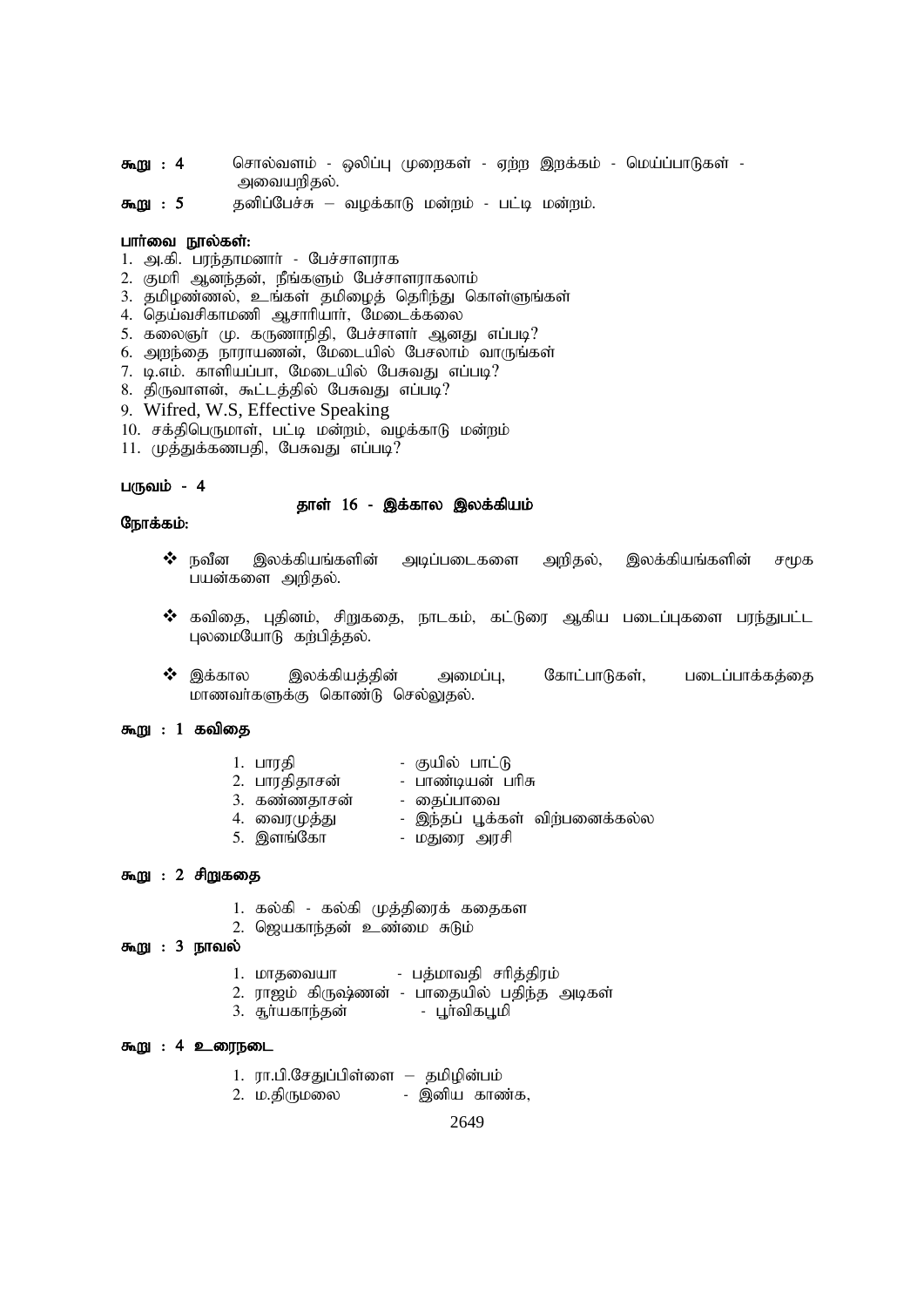சங்க இலக்கியத்தில் உணர்வுசால் நுண்ணரிவு, தமிழில் புதுச்செவ்வியல் இலக்கிய நெறி லல்லும் வாயெல்லாம் வினை நன்றே கன்மகிப்புணர்வு திருவள்ளுவா் குறிப்பிடும் மென்திறன்கள் பிறருக்காகச் சிந்தித்தல் ஆகிய ஆறு கட்டுரைகள்

#### $\delta$ று : 5 நாடகம் (உரைநடை நாடகம்)

- 1. ,e;jpuh ghh;j ;jrhujp nfhq;ifj;jP - யாருக்கும் வெட்கமில்லை
- 

### பார்வை நூல்கள்:

- 1. பாரதியார், குயில்பாட்டு –இராமையா பதிப்பகம், $2005$
- $2.$  தைப்பாவை கண்ணதாசன் பதிப்பகம், சென்னை.
- 3. வைரமுத்து, இந்தப் பூக்கள் விற்பனைக்கல்ல, திருமகள் நிலையம், சென்னை
- 4. இளங்கோ, மதுரை அரசி, சங்கரி இளங்கோ, இகம் இல்லம், பட்டிமேட்டுச்சாலை, மதுரை.
- 5. கல்கி கல்கி முத்திரைக் கதைகள், மீனாட்சி புத்தக நிலையம், மதுரை.
- 6. ஜெயகாந்தன் உண்மை சுடும், மீனாட்சி புத்தக நிலையம், மதுரை.
- 7. மாதவையா பத்மாவதி சரித்திரம், நியூசெஞ்சுரி புக்ஹவுஸ், சென்னை.
- 8. ராஜம் கிருஷ்ணன் பாதையில் பதிந்த அடிகள், தமிழ்ப் பக்ககாலயம். சென்னை
- 9. சூர்யகாந்தன் பூர்விகபூமி நியூ செஞ்சுரி புக்ஹவுஸ்,சென்னை.
- $10.$  ரா.பி.சேதுப்பிள்ளை தமிழின்பம், பழனியப்பா பிரதா்ஸ், சென்னை.
- 11. ம.திருமலை இனிய காண்க, மீனாட்சி புத்தக நிலையம், மதுரை 1
- 12. இந்திரா பார்த்தசாரதி கொங்கைத்தீ, தமிழ்ப் புத்தகாலயம், சென்னை.
- 13. சோ- யாருக்கும் வெட்கமில்லை, அல்லயன்ஸ், சென்னை.
- 14. ந.இரகுதேவன், இலக்கியப் பதிவுகள், காவ்யா பதிப்பகம், சென்னை, 2012.
- 15. செ.ரவிசங்கர், புதுமை இலக்கியப் பெட்டகம், சேகர் பதிப்பகம், சென்னை, 2012.

## தாள் - 17 : இலக்கணம் - பொருள் 11 யாப்பும் அணியும்

- $\clubsuit$  தொல்காப்பியம், யாப்பருங்கலம், தண்டியலங்காரம் ஆகியவற்றின் அடிப்படையில், யாப்பிலக்கணம், அணி இலக்கணம், மெய்ப்பாடு, மரபியல் குறித்த செய்திகளை அறிவுறுத்தல்.
- $\clubsuit$  இலக்கியச் சான்றுகளை அறியச் செய்தல்.
- $\clubsuit$  கவிகைப் படைப்பாற்றலைப் பெறச் செய்தல்.
- **கூறு : 1** தொல்காப்பியம், யாப்பருங்கலம் கூறும் செய்யுள் உறுப்புகள் -எழுத்து, அசை, சீர், அடி, தளை, தொடை, வண்ணம், ஓசை.
- **கூறு : 2** தொல்காப்பியம், யாப்பருங்கலம் கூறும் பாவகைகள் ஆசிரியப்பா, வெண்பா, கலிப்பா, வஞ்சிப்பா - இவற்றின் வகைகள், புதிய யாப்பு வகைகள்.
- **கூறு : 3** தொல்காப்பியம் உவமை இலக்கணம், தண்டியலங்காரம் கூறும் அணி இலக்கணம்.
- **கூறு : 4** தொல்காப்பியம் மெய்ப்பாட்டியல்.<br>**கூறு : 5** தொல்காப்பியம் மரபியல்.
- தொல்காப்பியம் மரபியல்.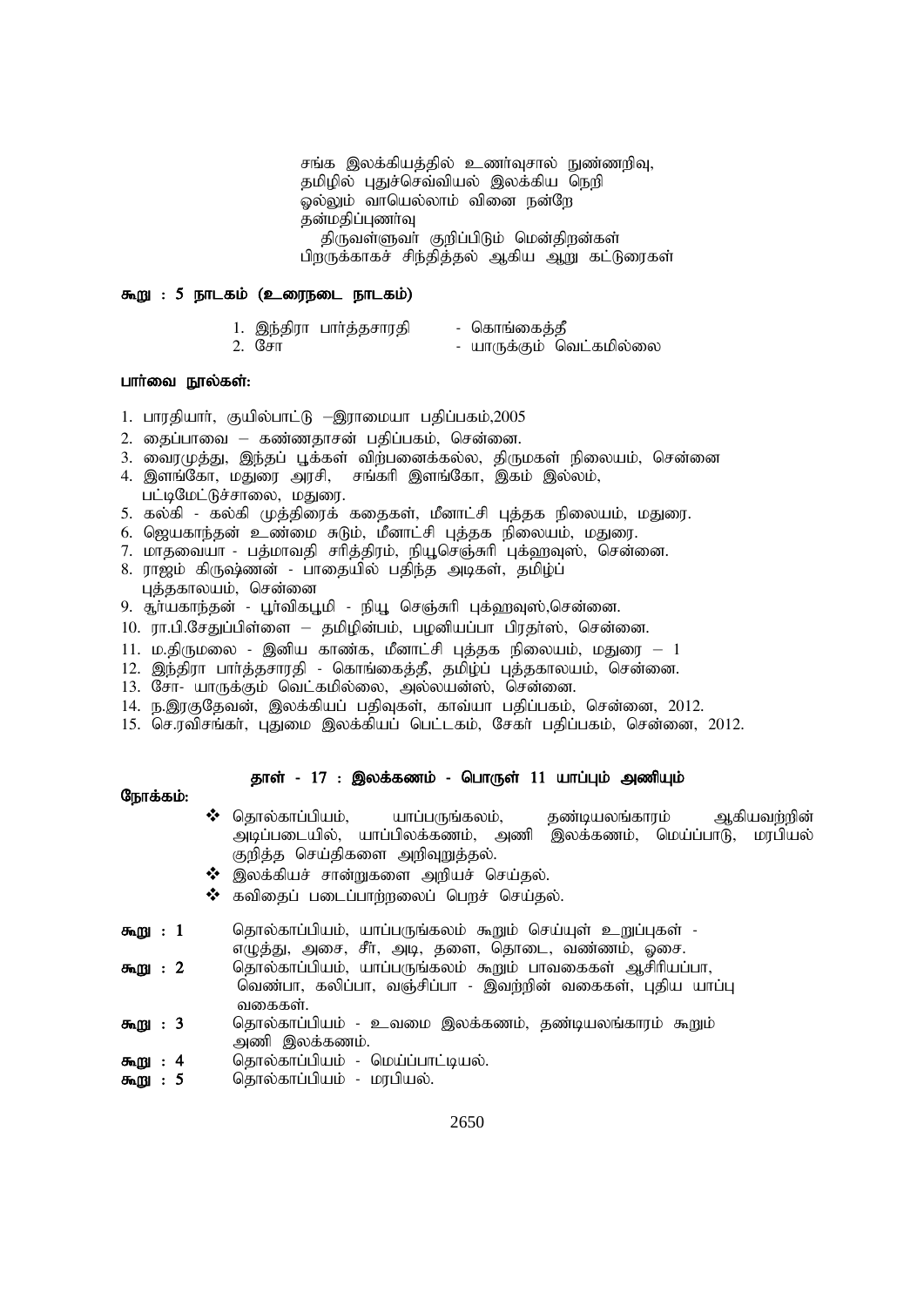#### பாட நூல்கள்:

- 1. இளம்பூரணர் உரை, தொல்காப்பியம் பொருளகிகாரம் சாரதா பகிப்பகம், சென்னை
- 2. பேராசிரியர் உரை, தொல்காப்பியம் பொருளதிகாரம் சாரதா பதிப்பகம், சென்னை
- 3. தமிழண்ணல் உரை, தொல்காப்பியம் பொருளதிகாரம் மணிவாசகா் பதிப்பகம்,சென்னை.<br>4. தமிழண்ணல் உரை பாப்பருங்கலம் மீனாட்சி பக்கத நிலையம் மதுரை
- 4. தமிழண்ணல் உரை, யாப்பருங்கலம், மீனாட்சி புத்தக நிலையம், மதுரை.<br>5. கமிமண்ணல் உரை, கண்டியலங்காாம். மீனாட்சி பக்கக நிலையம். மகுன
- தமிழண்ணல் உரை, தண்டியலங்காரம், மீனாட்சி புத்தக நிலையம், மதுரை.

#### பார்வை நூல்:

1. பாவலரேறு ச. பாலசுந்தரனாா்(உரை),தொல்காப்பியம் - ஆராய்ச்சிக் காண்டிகையுரை 1988, பெரியார் பல்கலைக்கழக பதிப்புத்துறை, சேலம்.

#### தாள் 18 : இலக்கிய வரலாறு

- $\bm{\hat{B}}$  சங்ககாலம் தொடங்கி இக்காலம் வரை வளா்ந்துள்ள தமிழ் இலக்கிய வரலாற்றுப் பகுதிகளை அறிதல்.
- $\boldsymbol{\hat{X}}$  தமிழில் இலக்கிய வரலாறு எழுதப்பட்டுள்ள முறைகளை அறிதல். இலக்கிய வரலாற்றைச் சரியான முறையிலும், புதிய நோக்கிலும் கற்பித்தல்.
- $\boldsymbol{\hat{3}}$  இலக்கியத்தின் வகைகள், படைப்பிலக்கிய கோட்பாடுகளை அறிந்து கொள்ள பயிற்சி கொடுத்தல்.
- **கூறு : 1** சங்க இலக்கியங்கள் இறையனார் அகப்பொருள் உரை கூறும் சங்க வரலாறு – சங்க நூல்கள் - எட்டுத்தொகை – பத்துப்பாட்டு – அகப்புற வேறுபாடுகள் - முதல் கரு உரிப்பொருள்கள் -சிறப்பியல்புகள் - உள்ளுறை - இறைச்சி – நாடகப்பாங்கு
- **கூறு : 2** சங்க மருவிய இலக்கியங்கள் பதினெண்கீழ்க்கணக்கு நூல்கள் -அக நூல்கள் - புறநூல் - அறநூல்கள் - பிறநூல்கள் - நீதி இலக்கியங்களின் தேவை - இருண்டகாலம் என்பதன் பொருள்.
- **கூறு : 3** பக்தி இலக்கியங்கள் பன்னிருதிருமுறைகள் திருஞானசம்பந்தா் -சுந்தரா் - மாணிக்கவாசகா் முதலான நாயன்மாா்கள் - நாலாயிரதிவ்ய பிரபந்தம் - பொய்கையாழ்வார்- பூதத்தாழ்வார் - பேயாழ்வார் முதலான ஆழ்வாா்கள் - பக்தி இலக்கிய பிற்கால வளா்ச்சிக் கூறுகள் -பட்டினத்தாா் - அருணகிாிநாதா் - தாயுமானவா் - இராமலிங்க அடிகளார் - குமரகுருபரர்
- **கூறு : 4** காப்பியங்கள் -ஐம்பெருங்காப்பியங்கள் ஐஞ்சிறுங்காப்பியங்கள் -பிறகாப்பியங்கள் - பெருங்கதை – கம்பராமாயணம் - புராணங்கள்-பெரியபுராணம் - கந்தபுராணம் - திருவிளையாடல் புராணம் -அரிச்சந்திரபுராணம் - பாரதநூல்கள் - வில்லிபாரதம் - நளன்கதை — நைடதம் - இஸ்லாமிய காப்பியங்கள் - சீறாப்புராணம் -கிறிஸ்தவக்காப்பியம் - தேம்பாவணி – காப்பியத்தின் பிற்கால வளர்ச்சிக் கூறுகள்.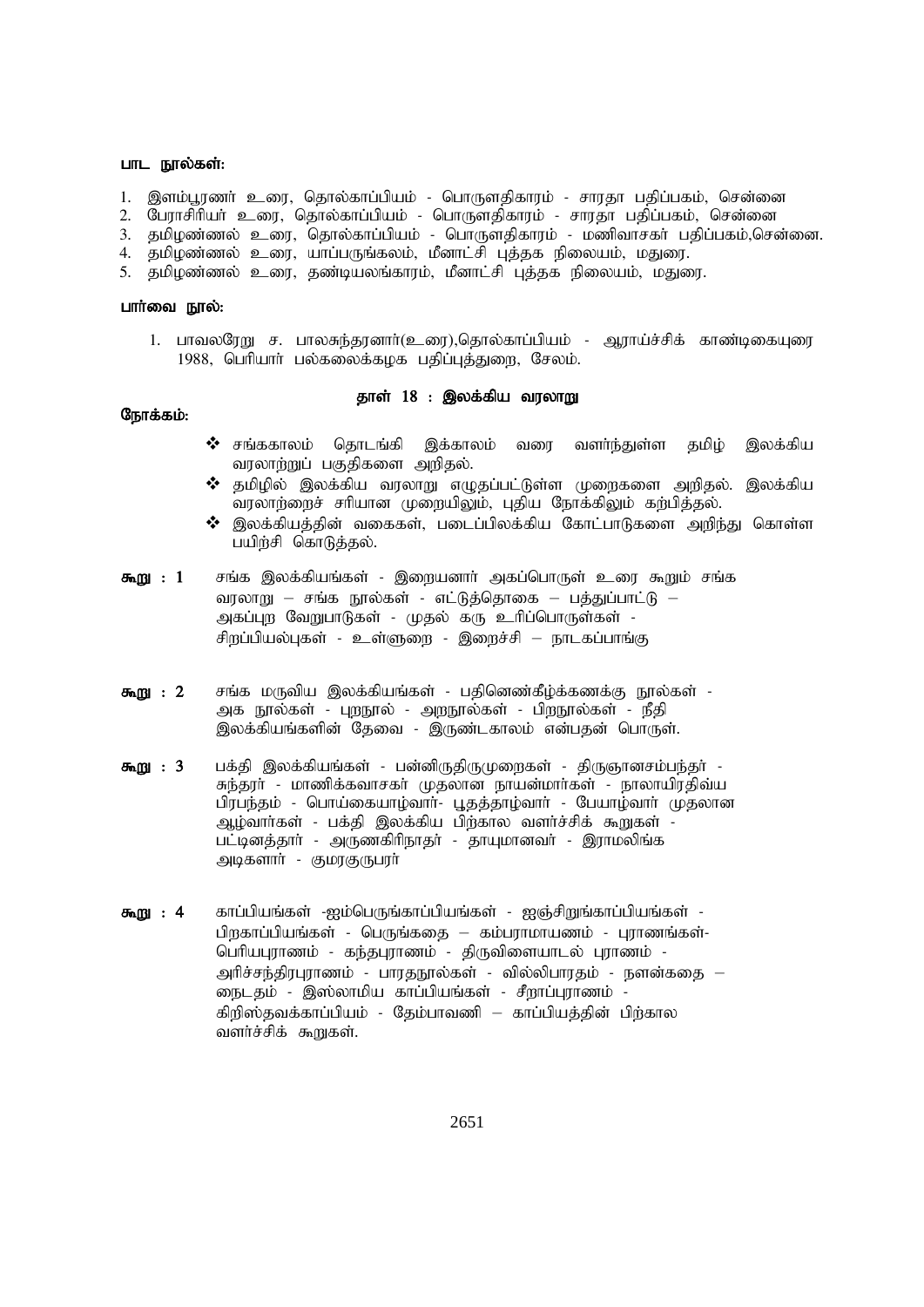$\delta m$   $\Omega$  : 5 சிற்றிலக்கியங்கள் - உலா – தூது – கோவை – பரணி – கலம்பகம் - பிள்ளைத்தமிழ் - சதகம் - மடல் முதலான சிற்றிலக்கியங்கள் அறிமுகம் -தமிழ் இலக்கணங்கள் - தொல்காப்பியம் நன்னூல் முதலான இலக்கணங்கள் .<br>அறிமுகம் - இக்கால இலக்கியங்கள் - பாாகியாா். பாாகிகாசன், கவிமணி, நாமக்கல் கவிஞர். சுரதா, ந.பிச்சமூர்த்தி, நா.காமராசன், மீரா, சிங்1ி. மு.மேத்தா முதலான கவிஞர்கள் குறித்த அறிமுகம் - நாவல், சிறுகதை, நாடகம், கட்டுரைகள், தன்வரலாறு, வாழ்க்கை வரலாறு, பயண இலக்கியம் குறித்த அறிமுகம்.

#### பாட நால்கள்:

1. தமிழண்ணல்,புதிய நோக்கில் தமிழ் இலக்கிய வரலாறு - மீனாட்சி புத்தக நிலையம், மதுரை.

## பார்வை நால்கள்:

- 1. ஞா.தேவநேயப்பாவாணர், தமிழ் இலக்கிய வரலாறு —பூம்புகார் பதிப்பகம், சென்னை -108
- 2. முனைவா் ச.ஈஸ்வரன், தமிழ் இலக்கிய வரலாறு நிா்மலா பதிப்பகம், மதுரை 1
- 3. சி.சேதுராமன், தமிழ் இலக்கிய வரலாறு, நியூசெஞ்சுரி புக்ஹவுஸ் (பி)லிட், அம்பத்தூர், சென்னை – 98
- 4. முனைவர் தேவிரா (இராசேந்திரன்), தமிழ் இலக்கியத் தகவல் களஞ்சியம் -ஸ்ரீநந்தினி பதிப்பகம், அண்ணா நகர் - சென்னை - 101

# தாள் : 19 ஆராய்ச்சி அறிமுகம்

- ❖ ஆராய்ச்சியின் நோக்கத்தை அறியச் செய்தல்
- $\boldsymbol{\cdot}$ ் ஆய்வுப் பொருண்மையை மாணவர்களுக்கு எடுத்துரைத்தல்.
- $\clubsuit$  ஆய்வு முறைகளைக் கற்பித்தல்.
- ஆய்வு சொற்பொருள் விளக்கம் ஆய்வு நாகரீகம் ஆய்வுப் பொருள் -கூறு:  $1$ ஆய்வாளனுக்குரிய தகுதிகள் - ஆய்வுச்சிக்கல்கள் - கருதுகோள் - ஆய்வுப் பொருள் பற்றி செய்யப்பட்ட ஆய்வுகள்.
- சான்று மூலம் முதன்மை ஆதாரங்கள் துணைமை ஆதாரங்கள் சாா்பு  $\delta \ln m$  : 2 ஆதாரங்கள் - குறிப்பெடுத்தல் - குறிப்பு அட்டை தயாரித்தல் - தொகுத்தல் -பகுத்தல் - குறிப்புகளை ஆளும் திறன் - சிந்தனையின் இன்றியமையாமை — ஆய்வறிக்கையை விரித்து எழுதுதல் மூன்று எழுத்து படிகள்.
- $\delta m$  $\Omega$  : 3 களஆய்வு – திட்டமிடுதல் - களத் தொடர்புகள் - கள ஆய்வு முறைகள் -உற்று நோக்கல் - நேர்காணல் - நேர்காணல் உத்திகள் - வகைகள் -வினாநிரல் - எழுத்து பட ஆதாரங்கள்.
- ஆய்வேட்டின் அமைப்பு முன்னுரை இயல் பகுப்பு  $550$   $\ldots$  4  $($ ழடிவுரை – ஆய்வு நடை – பின்னிணைப்பு.
- $\delta \mathbf{m}$  $\mathbf{m}$  : 5 மேற்கோள்கள் - அடிக்குறிப்பு — துணைநூற்பட்டியல்.